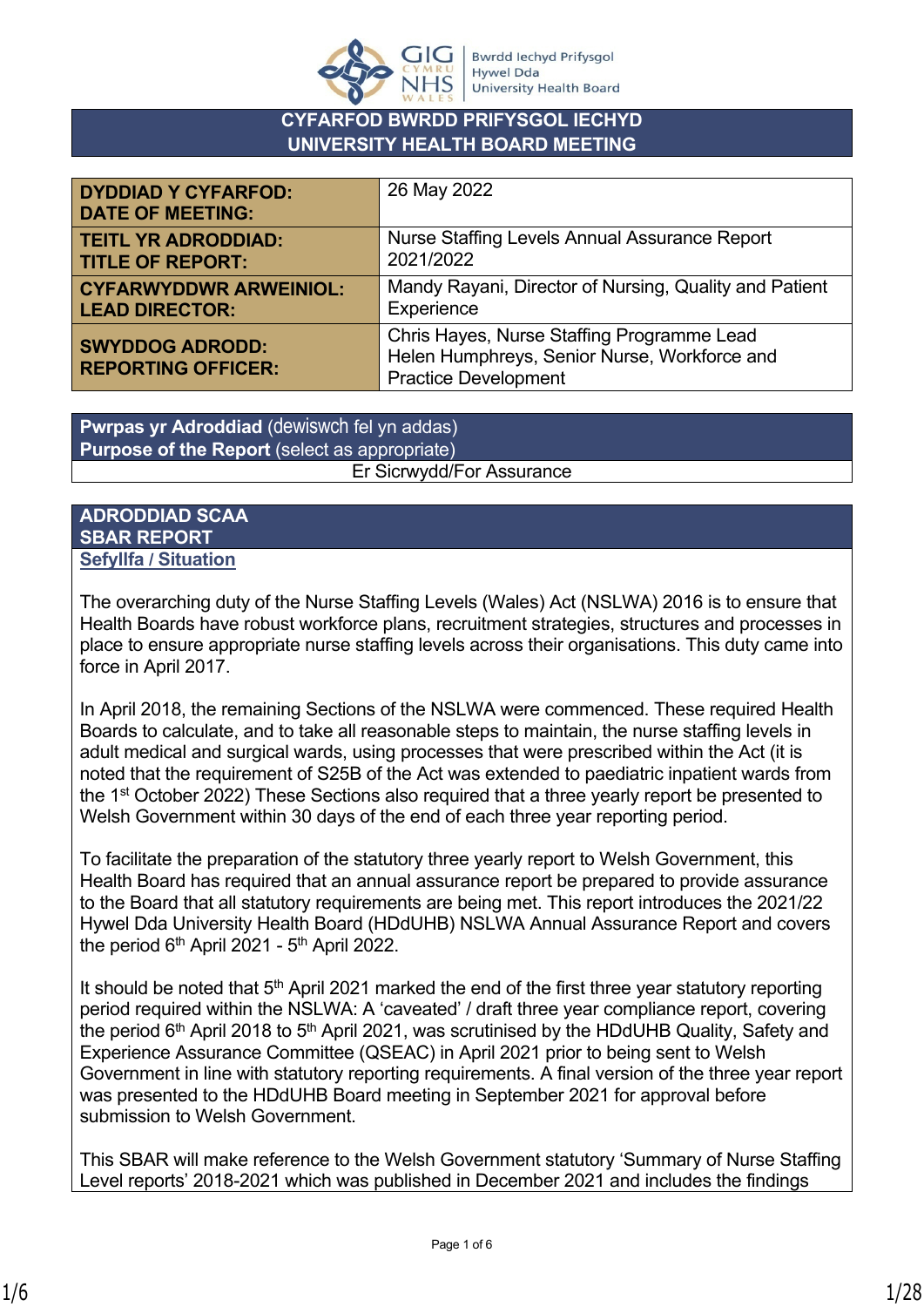and conclusions from the three year reports submitted by all health boards across Wales Nurse [Staffing Levels \(Wales\) Act 2016: nurse staffing level reports 2018 to 2021 | GOV.WALES](https://gov.wales/nurse-staffing-levels-wales-act-2016-nurse-staffing-level-reports-2018-2021).

The All Wales Nurse Staffing Group has produced the template for this annual assurance report to facilitate consistency in the information presented to each Health Board within NHS Wales.

# **Cefndir / Background**

The NSLWA has five sections:

- I. Section 25A of the NSLWA relates to the overarching responsibility placed upon each Health Board, requiring Health Boards and Trusts to ensure they have robust workforce plans, recruitment strategies, structures and processes in place to ensure appropriate nurse staffing levels across their organisations. This duty came into effect in April 2017.
- II. Section 25B requires Health Boards/ Trusts to calculate and take reasonable steps to maintain the nurse staffing level in all adult acute medical and surgical wards. Health Boards/ Trust are also required to inform patients of the nurse staffing level. This is also referred to as (one of) the second duties of the NSLWA. This duty was extended to apply to paediatric in-patient wards from 1st October 2021
- III. Section 25C requires Health Boards/Trusts to use a specific method to calculate the nurse staffing level in all adult acute medical and surgical wards. These duties came into effect in April 2018. This is referred to as the second duty of the NSLWA. As noted above for Section 25B, this duty was extended to apply to paediatric in-patient wards from 1st October 2021
- IV. Section 25D of the Act required that Welsh Government devised statutory guidance to support the NSLWA. The initial statutory guidance document was issued in 2017 with a revised document issued in February 2021 to reflect the extension of the NSLWA to include paediatric in-patient wards. An operational handbook to support NHS Wales organisations in implementing the NSLWA across adult medical and surgical in-patient wards was issued in March 2018 and an adapted version of this guidance as it pertains to paediatric in-patient wards was issued ahead of 1st October 2021.
- V. Section 25E requires Health Boards/Trusts to report their compliance in maintaining the nurse staffing level for all wards to which Section 25B pertains. The Health Board must submit a three-yearly report to Welsh Government, the first of which will cover the period 6th April 2018 to 5th April 2021. To achieve this three year report, the Health Board has required that an annual report is presented to the Board outlining compliance with the NSLWA, any impact upon the quality of care where the nurse staffing level was not maintained and the actions taken in response to this.

The Board's specific responsibilities under the NSLWA are to:

- Identify a designated person (or provide a description of such a person);
- Determine which ward areas where Section 25B applies;
- Receive and agree written reports from the 'designated person' on the nurse staffing level that has been calculated for each ward to which Section 25B pertains;
- Ensure that operational systems are in place to record and review every occasion when the number of nurses deployed varies from the planned roster; and
- Agree the operating framework which will I. specify the systems and processes to ensure that all reasonable steps are taken to maintain the nurse staffing level on both a long term and a shift-by-shift basis; and II. specify the arrangements for informing patients of the nurse staffing.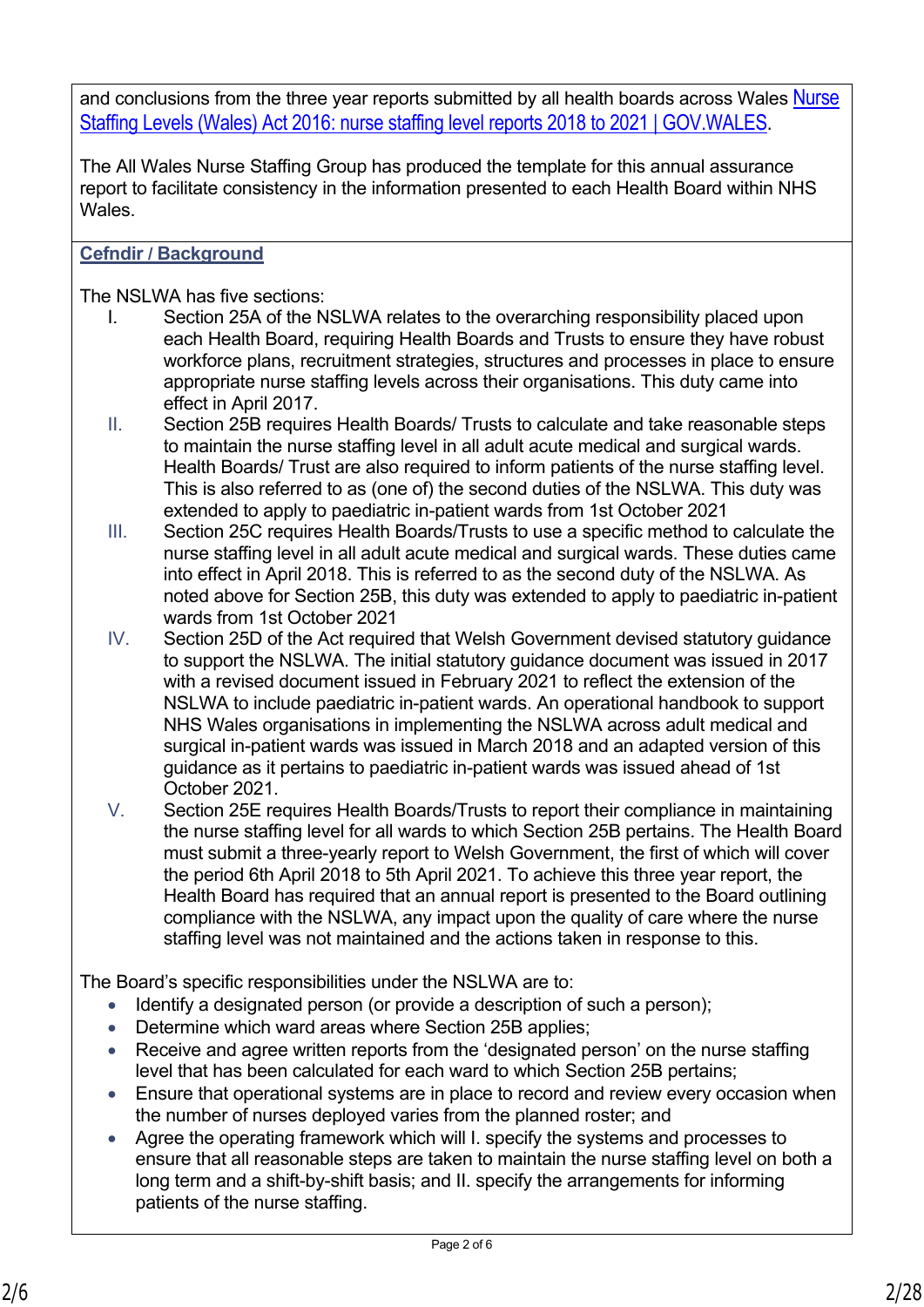There are two key reporting requirements the NSLWA statutory guidance states should be undertaken within a Health Board:

- 1. The Board receives a statutory, annual presentation of the Nurse Staffing Levels which have been calculated for all Section 25B wards.
- 2. The Board receives a (non-statutory) annual assurance report in May each year. This report is structured in a way to provide the basis of the statutory 3 year report which the Health Board is required to submit to Welsh Government (WG) every third year. The next 3 year report is due to be submitted in its final format in September 2024.

To support Board agenda setting, to fit with other NHS Wales processes, and to ensure consistency across Wales, it has been agreed by NHS Wales Directors of Nursing that the annual presentation to the Board of the calculated nurse staffing levels should take place in November of each year (to fit with Integrated Medium Term Plan (IMTP) planning cycles); and the annual assurance report should be presented to the Board in May of each year (to reflect convention in respect of timing for completion and submission of annual assurance reports).

# **Asesiad / Assessment**

**Assurance Report:** The attached report (attachment 1), completed against a template agreed within the All Wales Nurse Staffing Programme, sets out the way in which HDdUHB has met the various statutory requirements of the NSLWA during 2021-22. Inevitably, due to the COVID-19 pandemic during this period, there were some variations from previous annual reports in terms of how the NSLWA was applied during this period.

For ease of navigating the full report and assisting Board members to draw assurance from it, please find below reference to the key element of the (statutory) reporting requirements that each numbered section of the report is seeking to address:

1-4 Introductory Sections (page 1)

- 5. The use made of the triangulated approach to calculate the nurse staffing level on section 25B wards; (page 2-4 of the report).
- 6. How the HDdUHB responsibilities to inform patients about nurse staffing levels are being met (page 4-5 of the report).
- 7. The extent to which the nurse staffing (WTE establishments) have been maintained in Section 25B adult medical and surgical wards (page 5-6 of the report).
- 8. The extent to which the nurse staffing (WTE establishments) have been maintained in Section 25B paediatric wards (page 6-7 of the report).
- 9. The Extent to which the planned roster has been maintained within both adult medical and surgical wards and paediatric inpatient wards (pages 7-8 of the report)
- 10.Extent to which the planned roster has been maintained within adult acute medical and surgical wards (pages 9 of the report)
- 11.Extent to which the planned roster has been maintained within paediatric inpatient wards (page 9 of the report)
- 12.The robustness of the systems and processes in place for ensuring that all reasonable steps to maintain the nurse staffing levels are taken (page 10-12 of the report).
- 13.The impact on care quality as a result of not maintaining the nurse staffing levels in the adult medical and surgical wards (page 12 of the report).
- 14.The impact on care quality as a result of not maintaining the nurse staffing levels in the paediatric wards (page 13 of the report).
- 15.The actions taken when the nurse staffing level was not maintained in section 25B wards (pages14-15 of the report)
- 16.Section 25A, which addresses the Health Board's/Trust's overarching responsibility to ensure appropriate nurse staffing levels in any area where nursing services are provided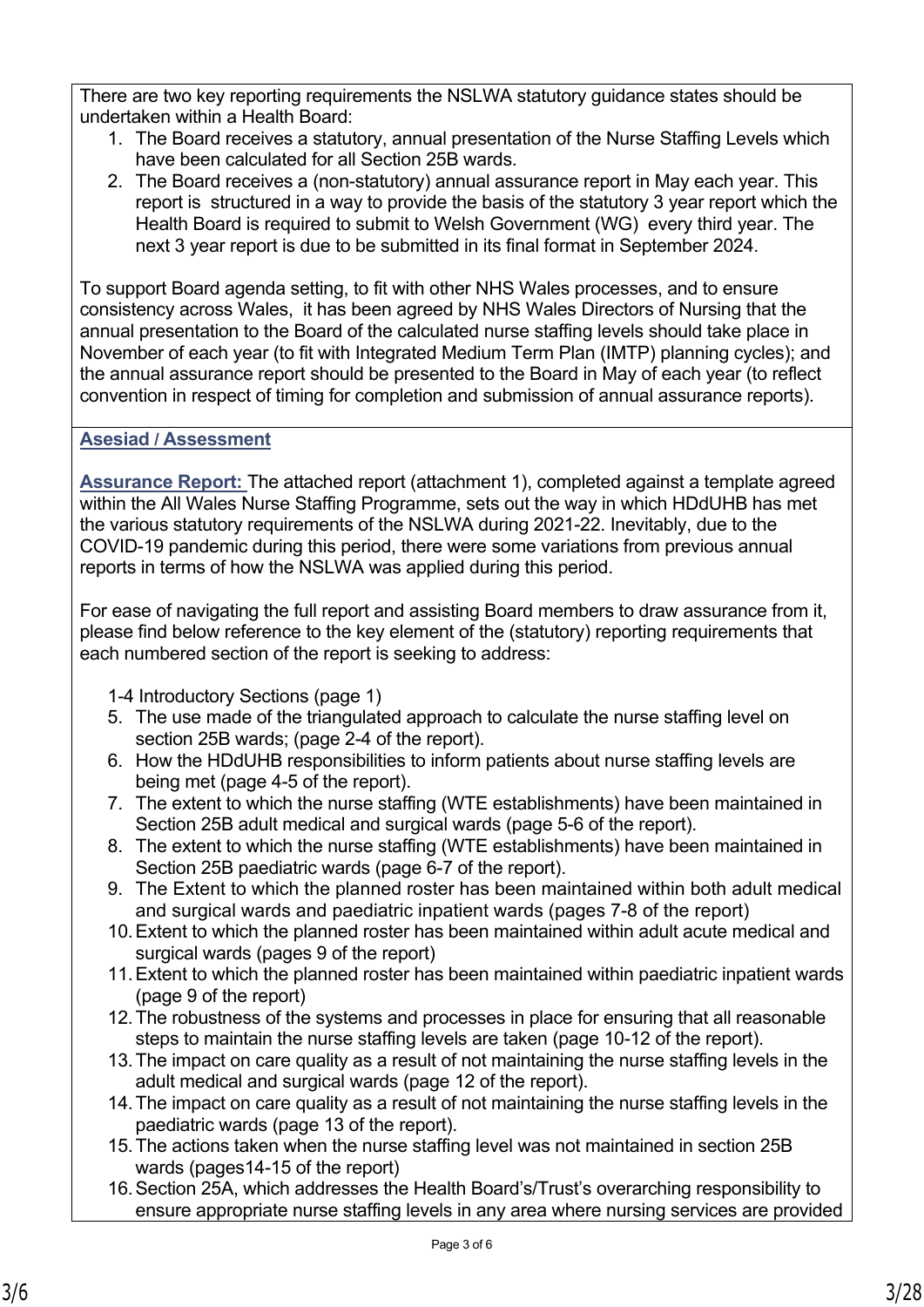or commissioned, in addition to the detailed requirements relating to adult medical and surgical wards (15-16 of the report).

17.The conclusions from the Health Board's experience during the 2021-2022 period and recommendations for actions in the coming year (page 16-18 of the report).

For ease of reference, key points to note from the detailed narrative contained within attachment 1 include:

- The fact that, whilst some of the adjustments to the agreed nurse staffing levels are required because of managing the impact of COVID-19 on our hospital sites, others are judged to be required as a result of changes in the patient acuity; changes to the primary function of the ward; changes in the commissioned bed numbers; changes due to service/pathway changes; and/or changes in the proportion of ''long days'' shift patterns being worked by staff in the previous 6 months.
- During the 2021/22 period there have been two serious incidents (one incident of hospital acquired pressure damage (unstageable pressure damage) and one incident of fall resulting in serious harm) and four complaints; which occurred when the nursing staffing level (planned roster) was not maintained and not maintaining the nurse staffing level was considered to be a contributory factor (page 12-15 of this report)

## **Feedback on the Three Year 2018-2021 statutory assurance report:**

It is important to provide assurance and to confirm to the Board that, during 2020/21, the Health Board met its three yearly statutory reporting requirements under Section 25E of the Act. A 'caveated' three year statutory assurance report, covering the period 6th April 2018 to 5th April 2021, was presented to the HDdUHB Quality, Safety and Experience Assurance Committee (QSEAC) in April 2021 prior to being sent, in its draft form, to Welsh Government in line with statutory reporting requirements. A final version of the three year report was brought to the HDdUHB Board meeting in September 2021 for approval before it was submitted to Welsh Government.

A summary of the findings and conclusion of the Welsh Government Statutory summary of nurse staffing level reports 2018-2021, published when it was set before the Senedd in December 2021, is set out below:

- The HDdUHB was one of several Health Boards who introduced workforce (and thus funding) increases gradually over the first 1-2 years following the commencement of the second duty of the Act in April 2018
- It was recognised that the COVID-19 pandemic has had a significant impact on the ability of all Health Boards to report accurately on the nurse staffing level changes for each ward over the three year reporting period due to patient pathway/bed numbers/patient acuity and dependency changes for most wards during 2020/21
- Despite the challenges in tracking the detail of all workforce establishment changes, in line with the rest of NHS Wales, HDdUHB could confidently report a significant increase in the substantive HCSW workforce in post when a comparison was made of the workforce establishments of wards that had been designated as falling under Section 25B at the beginning of the reporting period and the establishments of these same wards at the end of the 3 year period.
- The HDdUHB reported on 2 Serious Incidents which had occurred during the reporting period and which it was judged that a failure to maintain staffing levels had been a contributory factor. The total number of such Serious Incidents which had been reported across NHS Wales was 40, with HB's reporting a range of 2 to 16 such incidents in this section of the report
- The HDdUHB three yearly assurance report was commended by CNO's officers for its completeness and detail.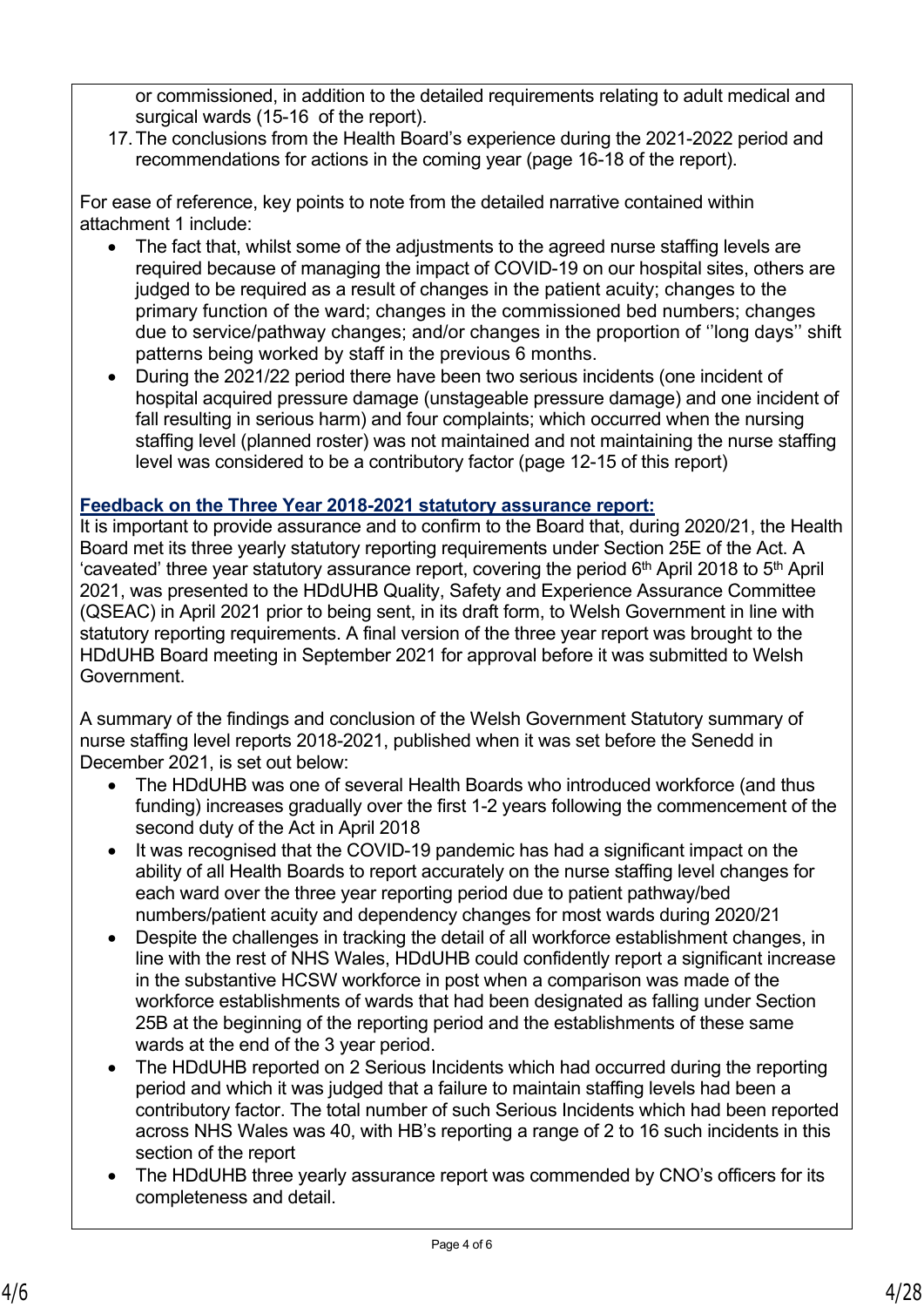The link to HDdUHB's statutory NSLWA report for 2018-2021 is included within the 'Situation' section of this SBAR.

**Argymhelliad / Recommendation**

The Board is asked to receive the Nurse Staffing Levels Annual Assurance Report for 2021/22 as a source of assurance that the necessary processes and reviews have been enacted to enable HDdUHB to remain compliant with its duties under the Nurse Staffing Levels (Wales) Act 2016.

| Amcanion: (rhaid cwblhau)<br><b>Objectives: (must be completed)</b>                                                                               |                                                                                                                                                                                                        |
|---------------------------------------------------------------------------------------------------------------------------------------------------|--------------------------------------------------------------------------------------------------------------------------------------------------------------------------------------------------------|
| Cyfeirnod Cofrestr Risg Datix a Sgôr<br>Cyfredol:<br>Datix Risk Register Reference and<br>Score:                                                  | Corporate risk register 647                                                                                                                                                                            |
| Safon(au) Gofal ac lechyd:<br>Health and Care Standard(s):                                                                                        | 2. Safe Care<br>4. Dignified Care<br>7. Staff and Resources                                                                                                                                            |
| <b>Amcanion Strategol y BIP:</b><br><b>UHB Strategic Objectives:</b>                                                                              | 5. Safe sustainable, accessible and kind care<br>4. The best health and wellbeing for our individuals,<br>families and communities                                                                     |
| <b>Amcanion Cynllunio</b><br><b>Planning Objectives</b>                                                                                           | Not Applicable                                                                                                                                                                                         |
| <b>Amcanion Llesiant BIP:</b><br><b>UHB Well-being Objectives:</b><br><b>Hyperlink to HDdUHB Well-being</b><br>Objectives Annual Report 2018-2019 | 2. Develop a skilled and flexible workforce to meet the<br>changing needs of the modern NHS<br>5. Offer a diverse range of employment opportunities<br>which support people to fulfill their potential |

| <b>Gwybodaeth Ychwanegol:</b><br><b>Further Information:</b> |                                                                                                                                                                                                                                                                                                                  |
|--------------------------------------------------------------|------------------------------------------------------------------------------------------------------------------------------------------------------------------------------------------------------------------------------------------------------------------------------------------------------------------|
| Ar sail tystiolaeth:<br><b>Evidence Base:</b>                | The evidence underpinning the assurance report has<br>been articulated through the working papers of the all<br>Wales Nurse Staffing Group published over the past<br>two years                                                                                                                                  |
| <b>Rhestr Termau:</b><br><b>Glossary of Terms:</b>           | <b>CNO</b> - Chief Nursing Officer<br><b>HCSW</b> – Health Care Support Worker<br>WGH - Withybush General Hospital<br><b>BGH - Bronglais General Hospital</b><br><b>GGH - Glangwili General Hospital</b><br>PPH - Prince Phillip Hospital<br>IMTP - Integrated medium term Plan<br>$WTE - whole$ time equivalent |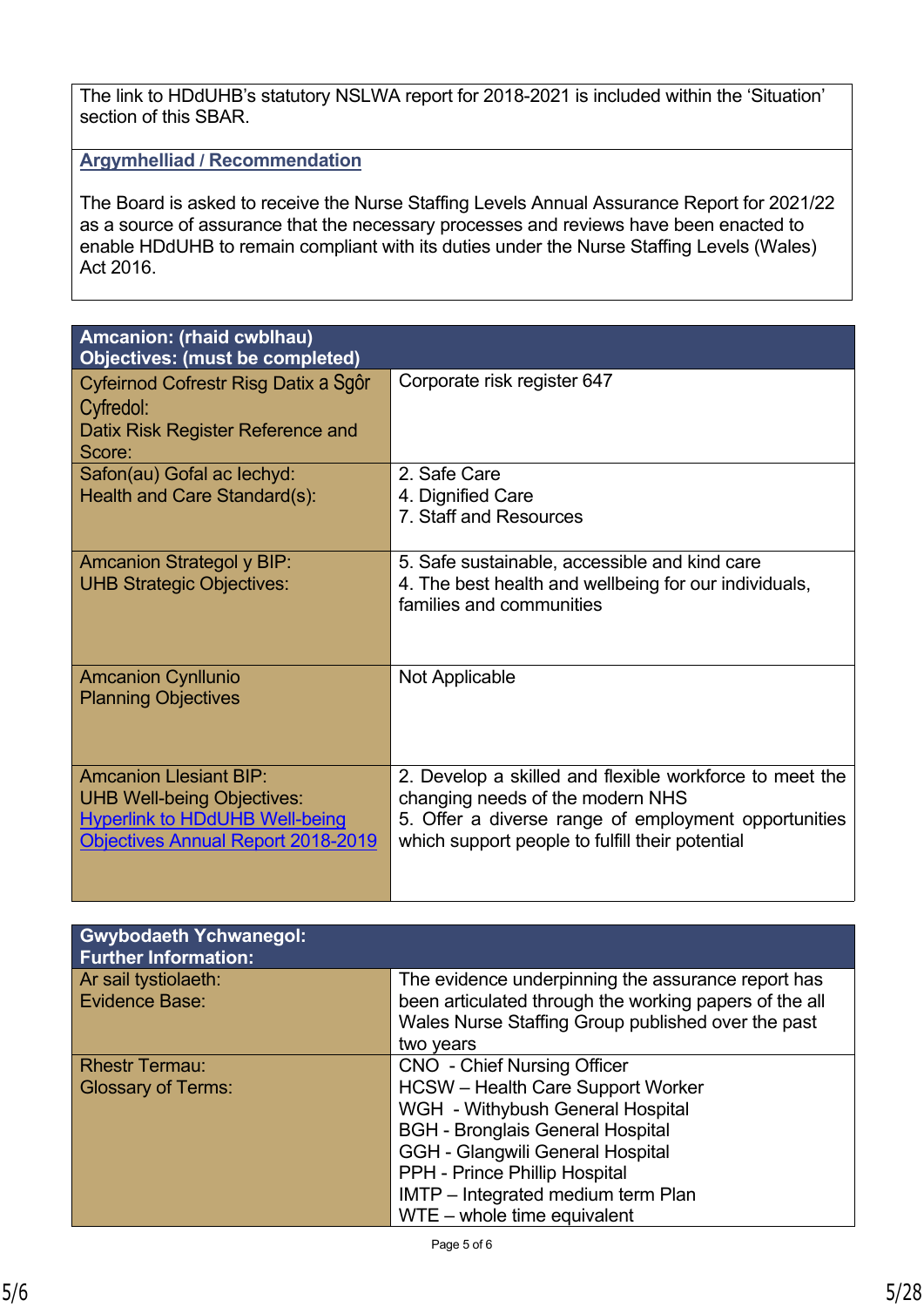|                                      | NSLWA - Nurse Staffing Levels (Wales) Act 2016 |
|--------------------------------------|------------------------------------------------|
|                                      | HDdUHB - Hywel Dda University Health Board     |
|                                      | WG - Welsh Government                          |
|                                      | NIV – Non-invasive ventilation                 |
|                                      | IRIS – Information reporting system            |
| Partïon / Pwyllgorau â ymgynhorwyd   | Acute Heads of Nursing across HDdUHB           |
| ymlaen llaw y Cyfarfod Bwrdd Iechyd  |                                                |
| Prifysgol:                           |                                                |
| Parties / Committees consulted prior |                                                |
| to University Health Board:          |                                                |

| Effaith: (rhaid cwblhau)<br>Impact: (must be completed)           |                                                                                                                                                                                                                                                                                                                                                                                                                                                                                                                |
|-------------------------------------------------------------------|----------------------------------------------------------------------------------------------------------------------------------------------------------------------------------------------------------------------------------------------------------------------------------------------------------------------------------------------------------------------------------------------------------------------------------------------------------------------------------------------------------------|
| <b>Ariannol / Gwerth am Arian:</b><br><b>Financial / Service:</b> | <b>NA</b>                                                                                                                                                                                                                                                                                                                                                                                                                                                                                                      |
| <b>Ansawdd / Gofal Claf:</b><br><b>Quality / Patient Care:</b>    | The intention underpinning the Act is to ensure safe,<br>effective and quality patient care. One of the key<br>requirements of the Act is to monitor the impact of<br>nurse staffing levels on care quality and Section 13 and<br>Section 14 of the report sets out the impact on care<br>quality as a result of not maintaining the nurse staffing<br>levels.                                                                                                                                                 |
| Gweithlu:<br><b>Workforce:</b>                                    | This paper relates to adjustments to the staffing levels<br>which have been calculated as being required across<br>many of the acute adult medical and surgical wards of<br>HDdUHB with section 7 and section 8 showing the<br>change in WTE establishments required.                                                                                                                                                                                                                                          |
| Risg:<br><b>Risk:</b>                                             | There are financial and workforce risks associated with<br>the outcome of the work described in this paper and<br>they remain to be addressed within the planning cycle<br>of the Health Board. The risks relate to the ability to<br>both finance and recruit a sufficient workforce of both<br>registrants and (a range of) Support Workers                                                                                                                                                                  |
| <b>Cyfreithiol:</b><br>Legal:                                     | The legal risk associated with nurse staffing levels<br>relates not to the issues described within this paper<br>(which relate to the duty to calculate the nurse staffing<br>levels) but rather to the potential of non-compliance<br>with the second duty of the NSLWA i.e. the 'duty of<br>maintaining the nurse staffing levels'. The 'duty to<br>maintain the nurse staffing level' and the extent to<br>which the planned rosters are maintained is set out in<br>Section 10 and Section 11 of the paper |
| <b>Enw Da:</b><br><b>Reputational:</b>                            | The reputation of the nursing services and the<br>effectiveness of the collaboration within the Health<br>Board is enhanced through the level of engagement<br>shown between the operational and corporate teams in<br>ensuring that the statutory requirements relating to the<br>NSLWA are met despite the challenges of the current<br>pandemic circumstances.                                                                                                                                              |
| <b>Gyfrinachedd:</b><br><b>Privacy:</b>                           | Currently no impact in relation to privacy identifiable<br>within this work.                                                                                                                                                                                                                                                                                                                                                                                                                                   |
| Cydraddoldeb:<br><b>Equality:</b>                                 | No negative EqIA impacts identified.                                                                                                                                                                                                                                                                                                                                                                                                                                                                           |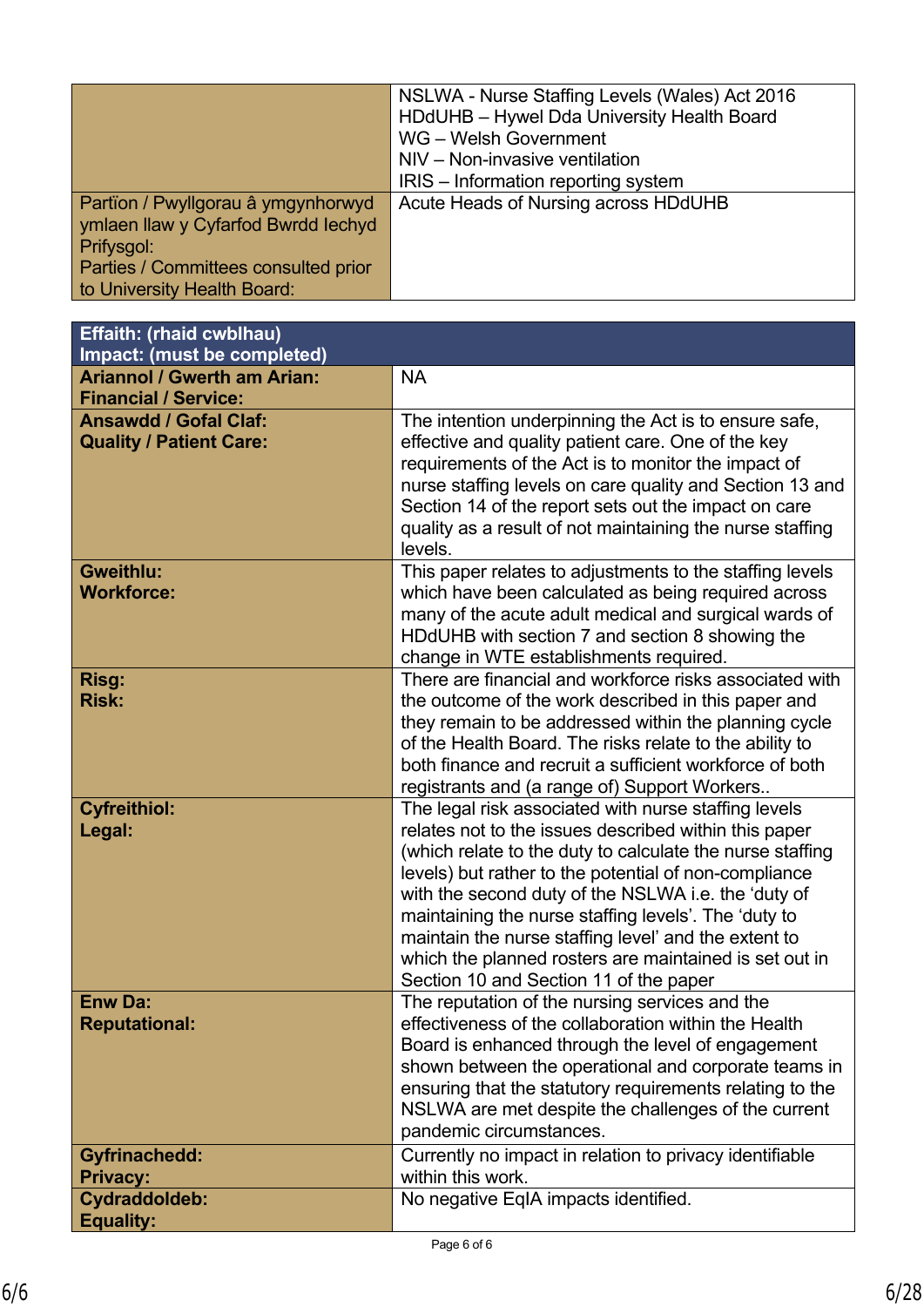

| Annual Assurance Report on compliance with the Nurse Staffing Levels (Wales) Act: Report for Board/Delegated Committee |                                                                                                                                                                             |                                                                                                                                                                               |                                        |  |  |  |
|------------------------------------------------------------------------------------------------------------------------|-----------------------------------------------------------------------------------------------------------------------------------------------------------------------------|-------------------------------------------------------------------------------------------------------------------------------------------------------------------------------|----------------------------------------|--|--|--|
| 1. Health board                                                                                                        | Hywel Dda University Health Board                                                                                                                                           |                                                                                                                                                                               |                                        |  |  |  |
| 2. Date annual                                                                                                         | Hywel Dda University Health Board 26 <sup>th</sup> May 2022 (for the period April 6 <sup>th</sup> 2021- April 5 <sup>th</sup> 2022)                                         |                                                                                                                                                                               |                                        |  |  |  |
| assurance report is                                                                                                    |                                                                                                                                                                             |                                                                                                                                                                               |                                        |  |  |  |
| presented to Board                                                                                                     |                                                                                                                                                                             |                                                                                                                                                                               |                                        |  |  |  |
|                                                                                                                        | Adult acute medical inpatient                                                                                                                                               | Adult acute surgical inpatient wards                                                                                                                                          | <b>Paediatric inpatient wards</b>      |  |  |  |
|                                                                                                                        | wards                                                                                                                                                                       |                                                                                                                                                                               |                                        |  |  |  |
| 3. During the last year                                                                                                | $21 - 23*$                                                                                                                                                                  | $12*$                                                                                                                                                                         | 2 (since 1 <sup>st</sup> October 2021) |  |  |  |
| the lowest and                                                                                                         |                                                                                                                                                                             | During the past 12 months, two 'new' wards have become S25B ward (Ward 3 (Frailty)                                                                                            |                                        |  |  |  |
| highest number of                                                                                                      |                                                                                                                                                                             | and ACDU, Withybush General Hospital); one existing clinical area had their primary                                                                                           |                                        |  |  |  |
| wards                                                                                                                  |                                                                                                                                                                             | function temporarily changed to an adult medical ward (Ward 6, Prince Philip Hospital                                                                                         |                                        |  |  |  |
|                                                                                                                        |                                                                                                                                                                             | December 2021 to end of year) and one new adult surgical ward was commissioned                                                                                                |                                        |  |  |  |
|                                                                                                                        |                                                                                                                                                                             | temporarily (Cothi ward, Glangwili General Hospital November 2021 - March 2022).                                                                                              |                                        |  |  |  |
|                                                                                                                        |                                                                                                                                                                             |                                                                                                                                                                               |                                        |  |  |  |
|                                                                                                                        |                                                                                                                                                                             | One adult surgical ward (Ward 3 Withybush General Hospital) was reviewed during the<br>Spring calculation cycle but subsequently excluded from the workforce data analysis as |                                        |  |  |  |
|                                                                                                                        | the ward was decommissioned at almost exactly the time the Spring review was                                                                                                |                                                                                                                                                                               |                                        |  |  |  |
|                                                                                                                        |                                                                                                                                                                             |                                                                                                                                                                               |                                        |  |  |  |
|                                                                                                                        | completed: One further surgical ward (Preseli ward in Glangwili General Hospital) has<br>been closed during the whole of 2021/22 although the budget has been retained (and |                                                                                                                                                                               |                                        |  |  |  |
|                                                                                                                        | is offsetting additional workforce costs in other Section 25B wards on that hospital site)                                                                                  |                                                                                                                                                                               |                                        |  |  |  |
|                                                                                                                        | as the plan is to reopen when the workforce can be re-recruited into.                                                                                                       |                                                                                                                                                                               |                                        |  |  |  |
|                                                                                                                        |                                                                                                                                                                             |                                                                                                                                                                               |                                        |  |  |  |
|                                                                                                                        | *The primary function of one ward (Ward 6 PPH) has changed during the year between                                                                                          |                                                                                                                                                                               |                                        |  |  |  |
|                                                                                                                        | being and adult medical ward and an adult surgical ward and is included in the both                                                                                         |                                                                                                                                                                               |                                        |  |  |  |
|                                                                                                                        | medical and surgical ward figures above.                                                                                                                                    |                                                                                                                                                                               |                                        |  |  |  |
| 4. During the last year                                                                                                | Following the Autumn 2021 cycle,                                                                                                                                            | Following the Autumn 2021 cycle, six                                                                                                                                          | The nurse staffing levels for the      |  |  |  |
| the number of                                                                                                          | seven medical wards had an 'early<br>surgical wards had an 'early review' in                                                                                                |                                                                                                                                                                               | two paediatric wards were              |  |  |  |
| occasions (for section                                                                                                 | review' in January 2022. The                                                                                                                                                | January 2022. The 'early review' was                                                                                                                                          | calculated prior to the                |  |  |  |
| 25B wards) where the                                                                                                   | 'early review' was required due to                                                                                                                                          | commencement of the Act in                                                                                                                                                    |                                        |  |  |  |
| nurse staffing level                                                                                                   | concerns about the ward's quality                                                                                                                                           | quality indicator data identified during the                                                                                                                                  | October 2021.                          |  |  |  |
| has been reviewed/                                                                                                     | indicator data identified during the                                                                                                                                        | Autumn 2021 cycle; the need to review the                                                                                                                                     |                                        |  |  |  |
| recalculated outside                                                                                                   | Autumn 2021 cycle; the need to                                                                                                                                              | changes in acuity to confirm that they were                                                                                                                                   |                                        |  |  |  |
| the bi-annual                                                                                                          | review the changes in acuity to                                                                                                                                             | sustained changes; and/or to discuss the                                                                                                                                      |                                        |  |  |  |
| calculation periods                                                                                                    | confirm that they were sustained                                                                                                                                            | potential impact on staffing levels of                                                                                                                                        |                                        |  |  |  |
|                                                                                                                        | changes; and/or to discuss the<br>proposed service changes.                                                                                                                 |                                                                                                                                                                               |                                        |  |  |  |
|                                                                                                                        | potential impact on staffing levels                                                                                                                                         |                                                                                                                                                                               |                                        |  |  |  |
|                                                                                                                        | of proposed service changes.                                                                                                                                                |                                                                                                                                                                               |                                        |  |  |  |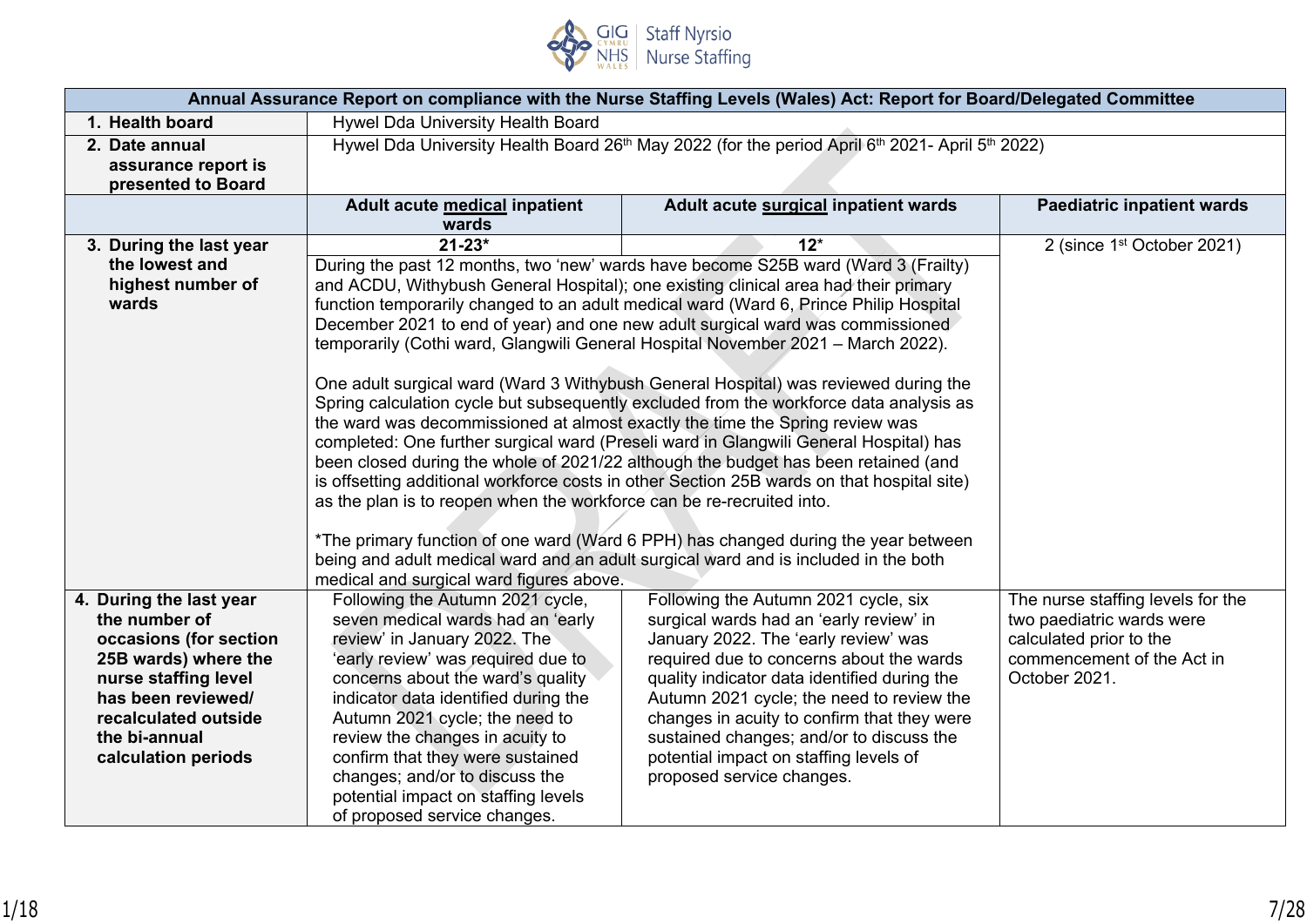

| 5. The process and  | The triangulated methodology described in Section 25C of the NSLWA has been implemented as prescribed for all Section                                                                                                                                                                                                                                                                                                                                                                                                                                                                                                                                                                                                                                                                                                                                                                                     |  |  |
|---------------------|-----------------------------------------------------------------------------------------------------------------------------------------------------------------------------------------------------------------------------------------------------------------------------------------------------------------------------------------------------------------------------------------------------------------------------------------------------------------------------------------------------------------------------------------------------------------------------------------------------------------------------------------------------------------------------------------------------------------------------------------------------------------------------------------------------------------------------------------------------------------------------------------------------------|--|--|
| methodology used to | 25B wards for both the Spring and Autumn 2021 cycles. The core information utilised and reviewed during this process                                                                                                                                                                                                                                                                                                                                                                                                                                                                                                                                                                                                                                                                                                                                                                                      |  |  |
| calculate the nurse | included:                                                                                                                                                                                                                                                                                                                                                                                                                                                                                                                                                                                                                                                                                                                                                                                                                                                                                                 |  |  |
| staffing level.     | • Current ward bed numbers and speciality, including specific treatments or procedures and any proposed service and<br>patient pathway changes.                                                                                                                                                                                                                                                                                                                                                                                                                                                                                                                                                                                                                                                                                                                                                           |  |  |
|                     | Current nurse staff provision, including those members of the nursing team that are not included in the core roster<br>(supervisory senior sister, frailty/rehabilitation support workers, ward administrators and Family Liaison Officers).<br>Patient acuity data from the previous 12 months.<br>$\bullet$                                                                                                                                                                                                                                                                                                                                                                                                                                                                                                                                                                                             |  |  |
|                     | Care quality indicators data for the previous 12 months -consideration has been given to the pressure ulcers, falls<br>$\bullet$<br>and medication errors incidents in all wards (as well as infiltration/extravasation injuries in the paediatric wards). In<br>addition complaints about nursing care, serious incidents and safeguarding concerns have also been discussed.                                                                                                                                                                                                                                                                                                                                                                                                                                                                                                                            |  |  |
|                     | Ward based initiatives, improvement programmes or action plans for remedial work to specific areas, where concerns<br>$\bullet$<br>have previously been identified.                                                                                                                                                                                                                                                                                                                                                                                                                                                                                                                                                                                                                                                                                                                                       |  |  |
|                     | Workforce - related metrics i.e. Performance & Development Review (PADR) compliance, mandatory training<br>compliance and sickness levels.                                                                                                                                                                                                                                                                                                                                                                                                                                                                                                                                                                                                                                                                                                                                                                |  |  |
|                     | National staffing standards, where they exist for the clinical speciality.<br>$\bullet$                                                                                                                                                                                                                                                                                                                                                                                                                                                                                                                                                                                                                                                                                                                                                                                                                   |  |  |
|                     | Patient flow/activity related data for the previous 12 months.<br>$\bullet$                                                                                                                                                                                                                                                                                                                                                                                                                                                                                                                                                                                                                                                                                                                                                                                                                               |  |  |
|                     | Finance/workforce-related data including expenditure/utilisation of permanent/temporary staff.                                                                                                                                                                                                                                                                                                                                                                                                                                                                                                                                                                                                                                                                                                                                                                                                            |  |  |
|                     | It should be noted that the 'Nurse Staffing Level review template' which guides the professional discussion during each<br>review process, has continued to be revised and adapted in the light of learning following each nurse staffing level<br>review/recalculation cycle during 2021/22.                                                                                                                                                                                                                                                                                                                                                                                                                                                                                                                                                                                                             |  |  |
|                     | During the Autumn 2021 cycle, in addition to the above, data which reflected "the extent to which the planned rosters have<br>been met" was available for the first time for the Section 25B wards across the Health Board. Further detail about this data<br>and the reports generated from it is included under the 'Extent to which the nurse staffing level has been maintained' section<br>of this report.                                                                                                                                                                                                                                                                                                                                                                                                                                                                                           |  |  |
|                     | Similar to previous cycles, both NSL review/recalculation cycles during 2021/22 included detailed professional discussions<br>with the nursing management structure for each ward to ascertain the total number of staff required to provide sufficient<br>resource to deploy a staffing level appropriate to the individual ward, regardless of whether there was a proposed increase,<br>decrease, or no change to the ward establishment. Building on the lessons learnt from the processes followed in previous<br>cycles, the autumn 2021 cycle saw the Ward Managers and Senior Nurses present the summary position, supported by the<br>relevant Head of Nursing (Deputy Head of Nursing where relevant), to the designated person, the Director of Nursing, Quality<br>and Patient Experience. This ensured that, in full compliance with the statutory requirements, the calculation made by the |  |  |
|                     | Designated Person was directly informed by the registered nurses within the ward and the nursing management structure<br>where the nurse staffing level applies.                                                                                                                                                                                                                                                                                                                                                                                                                                                                                                                                                                                                                                                                                                                                          |  |  |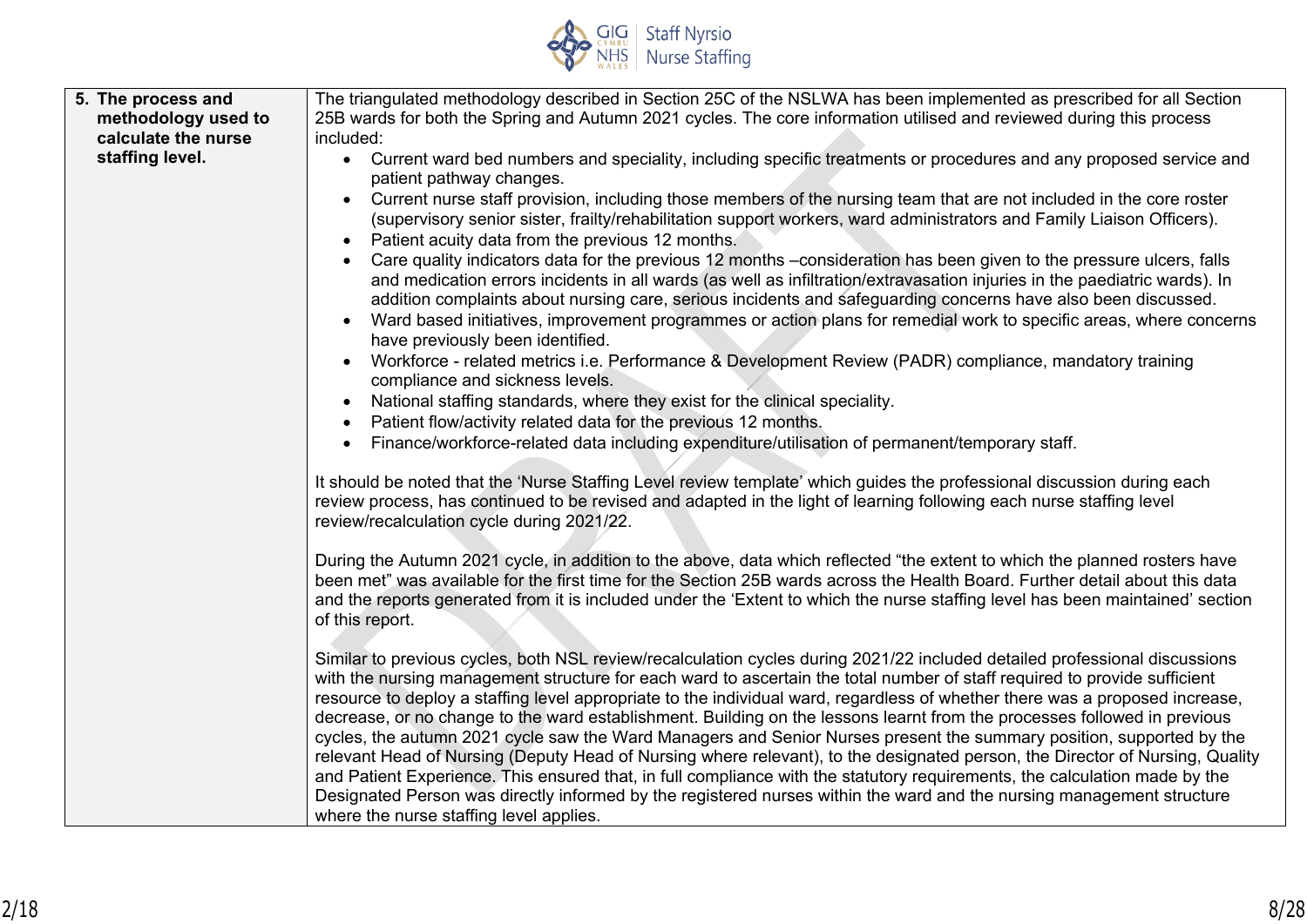

| 5 wards were recalculated as the primary function of the ward had changed.<br>2 wards were recalculated due to a change in the commissioned bed numbers.<br>2 wards were recalculated due to service/pathway changes.<br>$\bullet$<br>11 wards were recalculated due to changes in the proportion of 'long day' shifts which had been worked by staff<br>$\bullet$<br>during the previous 6 months. (It is worth noting that these changes mainly reflected a slight decrease in the number<br>of substantive staff working the 'long day' shift pattern. Whilst it is unclear if this is a temporary change in the wake of<br>a challenging 18 months during the pandemic period, it should be noted that the financing arrangements for the<br>nurse staffing establishments must remain flexible enough to be able to respond to this evolving position until we are<br>confident the workforce has reached a 'steady state' in relation to the proportion of 'long day' and the more traditional<br>'early/late' shifts which staff are opting to work. |      |      |      |              |  |
|-------------------------------------------------------------------------------------------------------------------------------------------------------------------------------------------------------------------------------------------------------------------------------------------------------------------------------------------------------------------------------------------------------------------------------------------------------------------------------------------------------------------------------------------------------------------------------------------------------------------------------------------------------------------------------------------------------------------------------------------------------------------------------------------------------------------------------------------------------------------------------------------------------------------------------------------------------------------------------------------------------------------------------------------------------------|------|------|------|--------------|--|
| Acuity Autumn 2021 cycle: a key theme arising from the professional discussions between the Ward Managers, Senior<br>Nurses and Heads of Nursing with the Designated Person noted during the Autumn 2021 cycle was the change in the acuity<br>of the patients on our adult medical and surgical wards, with a number of professional leaders stating that the patients in our<br>care appear to have been markedly sicker and more dependent over the preceding 12 months. This assertion was borne out<br>by the trends seen in the patient acuity data.                                                                                                                                                                                                                                                                                                                                                                                                                                                                                                  |      |      |      |              |  |
| The acuity data for the period 1st January 2019 to 31st September 2021 was reviewed at this time and, even allowing for the<br>anomalies of the pandemic period, this showed that the overall proportion of patients assigned as requiring level 1 (routine<br>care) and level 2 (care pathway care) in 2021 had seen a decrease when compared to the 2019 and 2020 data; whilst the<br>proportion of patients assigned as requiring level 3 (complex care), level 4 (urgent care) and level 5 (one to one care) had<br>seen an increase. The data for the 33 adult medical and surgical wards reviewed as part of the autumn 2021 cycle is set out<br>in the below table.                                                                                                                                                                                                                                                                                                                                                                                  |      |      |      |              |  |
| It should be noted that, as a result of the pattern of patient acuity seen within this Health Board, the Nurse Staffing<br>Programme team in HDUHB have worked with colleagues across NHS Wales to gather and analyse the acuity data captured<br>by all HB's over the past 4 years and the same patient acuity trend is seen across NHS Wales.                                                                                                                                                                                                                                                                                                                                                                                                                                                                                                                                                                                                                                                                                                             |      |      |      |              |  |
| The percentage of patients assigned to each levels as a proportion of the total data captured                                                                                                                                                                                                                                                                                                                                                                                                                                                                                                                                                                                                                                                                                                                                                                                                                                                                                                                                                               | 2019 | 2020 | 2021 | <b>Trend</b> |  |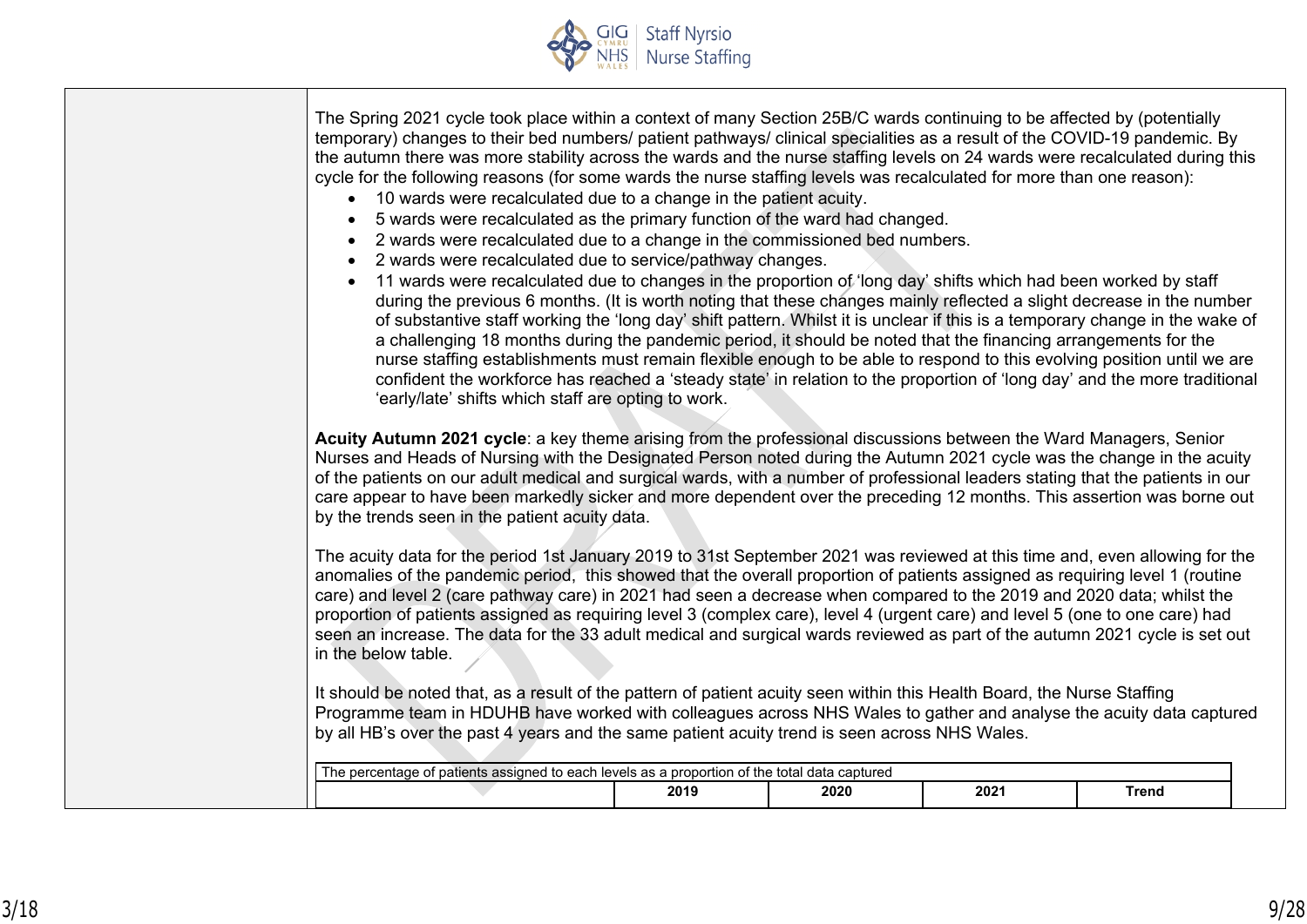

| Level 1 - routine care  | 3.99%  | 1.46%  | 0.50%  |  |
|-------------------------|--------|--------|--------|--|
| Level 2 pathway care    | 23.53% | 16.17% | 11.47% |  |
| Level 3 complex care    | 56.71% | 61.89% | 62.59% |  |
| Level 4 urgent care     | 14.48% | 18.63% | 23.41% |  |
| Level 5 one to one care | 1.29%  | l.86%  | 2.02%  |  |

#### **Team around the patient**

| • Band 4 workforce: It was noticeable during the autumn 2021 calculation cycle that a number of teams were now          |
|-------------------------------------------------------------------------------------------------------------------------|
| actively exploring the introduction of Assistant Practitioner roles to support the RN workforce, with some teams at the |
| point of recruitment and others exploring the specific role responsibilities that such a post would undertake in their  |
| ward area.                                                                                                              |

• **Ward Administrator roles:** although these roles are not part of the 'planned roster' required under the Act, the Designated Person did note that there were plans to put this role into place, albeit on a temporary basis, in GGH, PPH and WGH: (NB the ward administrator role is a long-established role that works in support of the nursing team in BGH). This role provides clerical and administrative support to the Senior Sister/Charge Nurses (and their deputies) and acts as first point of contact for all non-clinical issues on behalf of the Senior Sister/Charge Nurses: The aim is that this role should enable the Senior Sister/Charge Nurses to be released to focus on their clinical leadership, rather than administrative, tasks and activities.

• **Family Liaison Officers:** As with the ward administrator roles, these roles are not statutorily required to be referenced/included within the planned rosters for the Section 25B wards. However, the Designated Person did discuss the contribution of these roles with each Senior Sisters/Charge Nurses as part of the professional discussion. Almost without exception, the clinical leaders articulated a significant value and benefit to the role working directly in improving the extent to which the communications needs of patients/ loved ones have been able to be met; and the positive impact that they perceived these roles to be having on the overall patient experience as a result. Whilst continued funding for these posts remains uncertain at this time, the spring 2022 cycle will explore in detail the tasks undertaken by FLO's, the importance of 'ring-fencing' capacity within the team to continue to deliver these tasks for our patients; and explore all funding opportunities with the aim of establishing the FLO role as an important element of the 'Tem around the Patient' workforce.

One final point to note in this section is that the Internal Audit team were commissioned by the Director of Nursing, Quality and Patient Experience in January 2022 to undertake a review of the effectiveness of the Health Board's systems and processes which aim to achieve compliance within the Nurse Staffing Levels (Wales) Act. This audit is due to report its findings to the Audit Risk and Assurance Committee in May 2022.

| 6. Informing patients | $^\prime$ There is an agreed national process in place to meet the statutory requirement to inform patients of the planned nurse |  |  |
|-----------------------|----------------------------------------------------------------------------------------------------------------------------------|--|--|
|                       | staffing levels for all wards where Section 25B pertains. This process involves the display of a bilingual poster outside the    |  |  |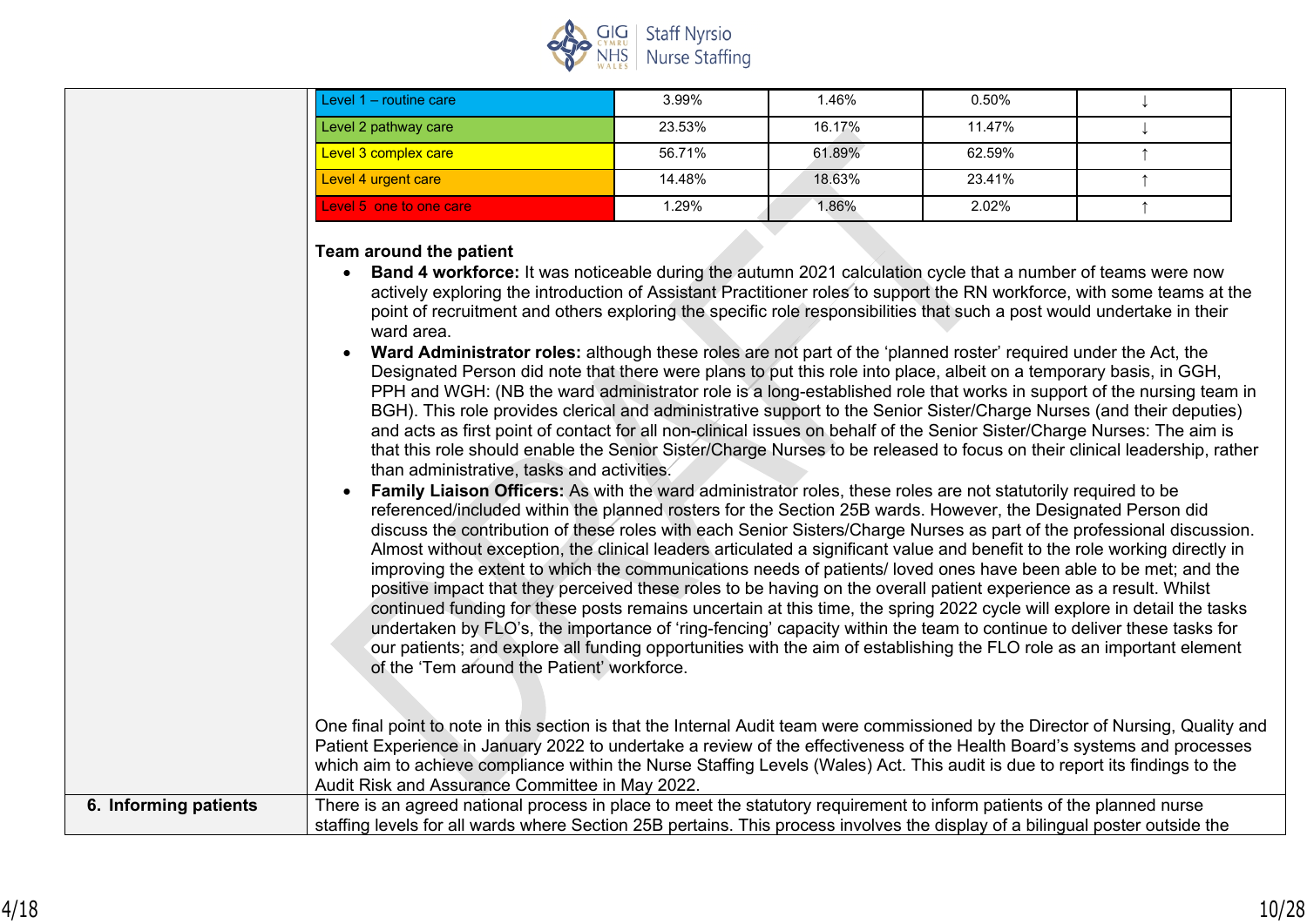

|                                                                        | ward entrance showing this information, together with a poster explaining the purpose of the Act and a Frequently Asked<br>Questions leaflet (available in standard and easy read versions) to answer any more detailed questions a patient or a visitor<br>may have about the Act. However, since the additional infection prevention measures put into place in March 2020 and the<br>restrictions on visitors as a result of the Covid-19 pandemic, the effectiveness of this system in achieving the 'spirit' of the<br>statutory guidance has been limited.<br>In response to the Covid-19 pandemic, it was nationally agreed that the Frequently Asked Questions would be made<br>available electronically via the Patient Information section of each Health Board's public website, along with an invitation to<br>anyone who has queries or wishes to discuss the planned nurse staffing levels for any Section 25B ward, to raise this with<br>the Senior Sister or Nurse in Charge of the ward (Nurse staffing levels (Wales) Act 2016 - Hywel Dda University Health<br>Board (nhs.wales)). This approach aims to meet the 'spirit' of this aspect of the statutory requirement.<br>It should be noted that, to date, there have not been any concerns reported by patients or the public regarding how the<br>Health Board is approaching this aspect of its statutory requirements. |                                             |                                                                |                   |
|------------------------------------------------------------------------|--------------------------------------------------------------------------------------------------------------------------------------------------------------------------------------------------------------------------------------------------------------------------------------------------------------------------------------------------------------------------------------------------------------------------------------------------------------------------------------------------------------------------------------------------------------------------------------------------------------------------------------------------------------------------------------------------------------------------------------------------------------------------------------------------------------------------------------------------------------------------------------------------------------------------------------------------------------------------------------------------------------------------------------------------------------------------------------------------------------------------------------------------------------------------------------------------------------------------------------------------------------------------------------------------------------------------------------------------------------------------------------------------|---------------------------------------------|----------------------------------------------------------------|-------------------|
|                                                                        | Section 25E (2a) Extent to which the nurse staffing level has been maintained                                                                                                                                                                                                                                                                                                                                                                                                                                                                                                                                                                                                                                                                                                                                                                                                                                                                                                                                                                                                                                                                                                                                                                                                                                                                                                                    |                                             |                                                                |                   |
|                                                                        | As the nurse staffing level is defined under the NSLWA as comprising both the planned roster and the required establishment, this section should provide<br>assurance of the extent to which the planned roster has been maintained and how the required establishments for Section 25B wards have been<br>achieved/maintained over the reporting period.                                                                                                                                                                                                                                                                                                                                                                                                                                                                                                                                                                                                                                                                                                                                                                                                                                                                                                                                                                                                                                        |                                             |                                                                |                   |
| 7. Extent to which the                                                 |                                                                                                                                                                                                                                                                                                                                                                                                                                                                                                                                                                                                                                                                                                                                                                                                                                                                                                                                                                                                                                                                                                                                                                                                                                                                                                                                                                                                  |                                             | April 6th 2021- April 5th 2022                                 |                   |
| required<br>establishment has<br>been maintained<br>within adult acute |                                                                                                                                                                                                                                                                                                                                                                                                                                                                                                                                                                                                                                                                                                                                                                                                                                                                                                                                                                                                                                                                                                                                                                                                                                                                                                                                                                                                  | <b>Number</b><br><b>of</b><br><b>Wards:</b> | RN (WTE)<br>(excludes<br>supernumerary<br><b>Band 7 roles)</b> | <b>HCSW (WTE)</b> |
| medical and surgical<br>wards.                                         | Required establishment (WTE) of adult acute medical and<br>surgical wards calculated during first cycle (May 2021)                                                                                                                                                                                                                                                                                                                                                                                                                                                                                                                                                                                                                                                                                                                                                                                                                                                                                                                                                                                                                                                                                                                                                                                                                                                                               | 31                                          | 571.12*WTE                                                     | 546.03*WTE        |
|                                                                        | WTE of required establishment of adult acute medical and<br>surgical wards funded following first (May 2021) calculation<br>cycle                                                                                                                                                                                                                                                                                                                                                                                                                                                                                                                                                                                                                                                                                                                                                                                                                                                                                                                                                                                                                                                                                                                                                                                                                                                                | 31                                          | 600.63* WTE                                                    | 523.61* WTE       |
|                                                                        | Required establishment (WTE) of adult acute medical and<br>surgical wards calculated during second calculation cycle<br>(Nov 2021)                                                                                                                                                                                                                                                                                                                                                                                                                                                                                                                                                                                                                                                                                                                                                                                                                                                                                                                                                                                                                                                                                                                                                                                                                                                               | 32                                          | 602.00** WTE                                                   | 571.00** WTE      |
|                                                                        | WTE of required establishment of adult acute medical and<br>surgical wards funded following second (Nov 2021)<br>calculation cycle                                                                                                                                                                                                                                                                                                                                                                                                                                                                                                                                                                                                                                                                                                                                                                                                                                                                                                                                                                                                                                                                                                                                                                                                                                                               | 32                                          | 602 .00** WTE                                                  | 571.00** WTE      |
|                                                                        | *2 x Section 25B were temporarily closed at around the time of the Spring 2021 review and the workforce redeployed into other S25B wards: The funding<br>allocated to these 2 wards was utilised to supplement the workforce/budgets for other Section 25B wards hence some apparent 'overfunding' of the<br>registered nursing workforce at this time                                                                                                                                                                                                                                                                                                                                                                                                                                                                                                                                                                                                                                                                                                                                                                                                                                                                                                                                                                                                                                           |                                             |                                                                |                   |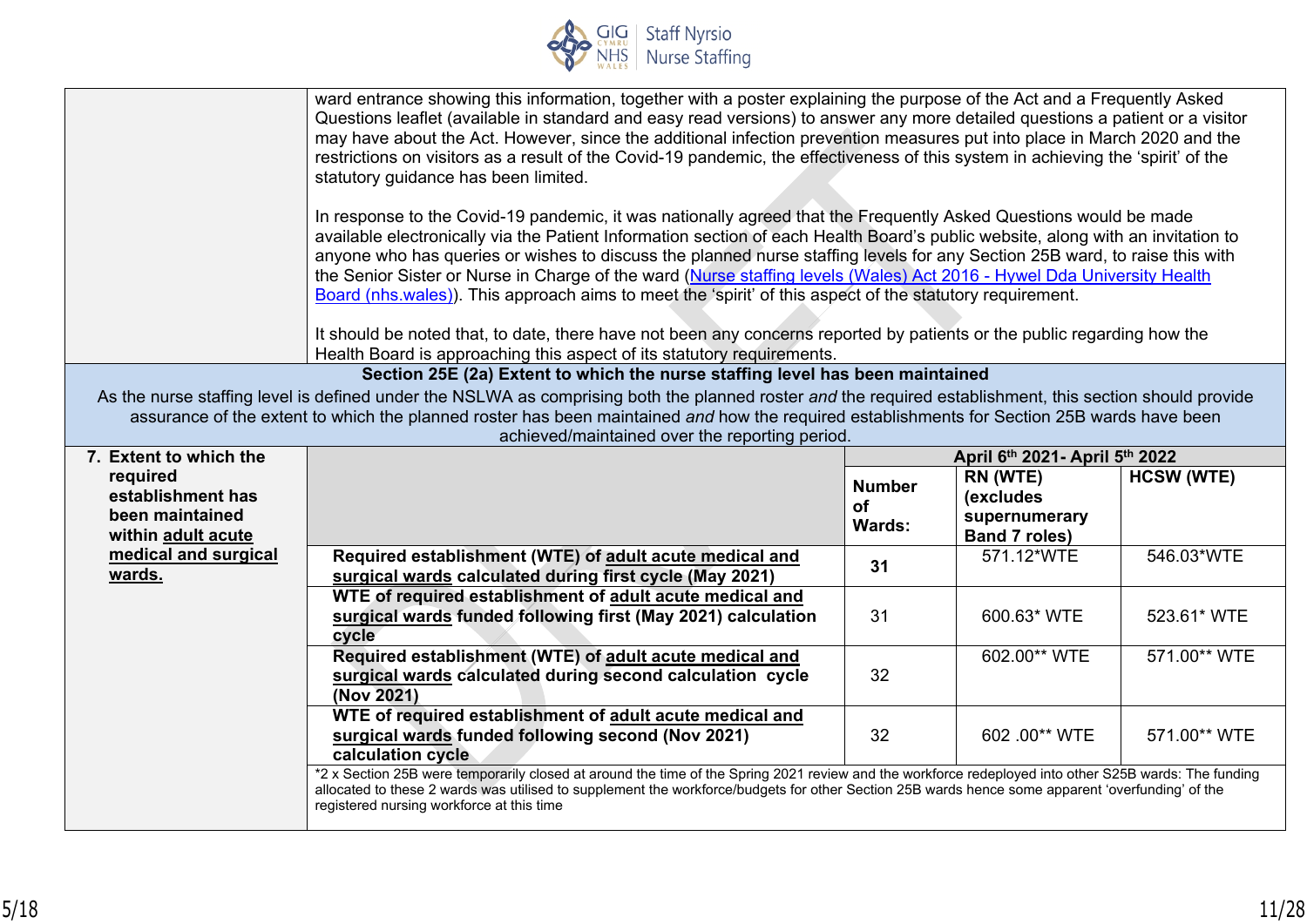

|                                                                       | ** The budgets for several wards were still being supported with additional COVID monies at the time of the Autumn 2021 review and, in addition, the<br>budget/workforce from the two closed S25B wards continued to be used to offset the additional workforce/budget requirements of the remaining S25B<br>wards.                                                                                                                                                                                                                                                                                                                                                                                                                          |                                             |                                                               |                   |  |
|-----------------------------------------------------------------------|----------------------------------------------------------------------------------------------------------------------------------------------------------------------------------------------------------------------------------------------------------------------------------------------------------------------------------------------------------------------------------------------------------------------------------------------------------------------------------------------------------------------------------------------------------------------------------------------------------------------------------------------------------------------------------------------------------------------------------------------|---------------------------------------------|---------------------------------------------------------------|-------------------|--|
|                                                                       | The WTE required establishments and planned rosters following the spring 2021 cycle were included in the report submitted<br>to the Board in May 2021 and the WTE required establishments and planned rosters following the autumn 2021 cycle were<br>presented to the board in November 2021.                                                                                                                                                                                                                                                                                                                                                                                                                                               |                                             |                                                               |                   |  |
|                                                                       | One of the recommendations in the 2021/22 assurance report was the need to reset the nurse staffing levels for all Section<br>25B wards during the Spring 2021 cycle, however the financial impact assessment for the Spring 2021 NSL review was a<br>challenging one as many Section 25B/C wards continued to be affected by (potentially temporary) changes to their bed<br>numbers/ patient pathways/ clinical specialities as a result of the COVID-19 pandemic at that time. Therefore, only the<br>budgets for some of the wards were reset following the Spring 2021 cycle. To mitigate any risks, the revised NSLs were used<br>as the planned roster template and, wherever possible, were achieved through use of temporary staff. |                                             |                                                               |                   |  |
|                                                                       | It was agreed that the budgets for all the S25B wards would be reviewed and reset where required following the autumn<br>2021 cycle. The Autumn 2021 calculation cycle identified a total net increase requirement of £1.325m to fund 0.64 WTE<br>additional registered nurses and 44.8 WTE additional Health Care Support Workers.                                                                                                                                                                                                                                                                                                                                                                                                          |                                             |                                                               |                   |  |
|                                                                       | The financial adjustments required to the budgets following the autumn 2021 cycle were approved, following detailed<br>discussions with the Directors of Nursing, Finance and Workforce and these changes have been applied to the section 25B<br>wards with recruitment into substantive posts taking place during the spring of 2022.<br>An objective for 2022/23 is to establish a nursing/finance/workforce process by which the nurse staffing level changes agreed<br>at each cycle can be realised in a timely manner both in terms of the finance and workforce adjustments required 'in-year',<br>which will ensure both budgetary and rostering stability and allow local 'grip and control' at team level.                        |                                             |                                                               |                   |  |
| 8. Extent to which the                                                |                                                                                                                                                                                                                                                                                                                                                                                                                                                                                                                                                                                                                                                                                                                                              |                                             | Period Covered April 2021-April 2022                          |                   |  |
| required<br>establishment has<br>been maintained<br>within paediatric |                                                                                                                                                                                                                                                                                                                                                                                                                                                                                                                                                                                                                                                                                                                                              | <b>Number</b><br><b>of</b><br><b>Wards:</b> | RN (WTE)<br>excludes<br>supernumerary<br><b>Band 7 roles)</b> | <b>HCSW (WTE)</b> |  |
| inpatient wards                                                       | Funded establishment (WTE) of paediatrics inpatient wards<br>prior to 1st October 2021                                                                                                                                                                                                                                                                                                                                                                                                                                                                                                                                                                                                                                                       | $\mathbf{2}$                                | <b>48 WTE</b>                                                 | <b>13 WTE</b>     |  |
|                                                                       | Required establishment (WTE) of paediatrics inpatient<br>wards calculated during second calculation cycle (Nov)                                                                                                                                                                                                                                                                                                                                                                                                                                                                                                                                                                                                                              | $\mathbf{2}$                                | <b>48 WTE</b>                                                 | <b>16 WTE</b>     |  |
|                                                                       | WTE of required establishment of paediatrics inpatient<br>wards funded following second (Nov) calculation cycle                                                                                                                                                                                                                                                                                                                                                                                                                                                                                                                                                                                                                              | $\mathbf{2}$                                | <b>48 WTE</b>                                                 | <b>16 WTE</b>     |  |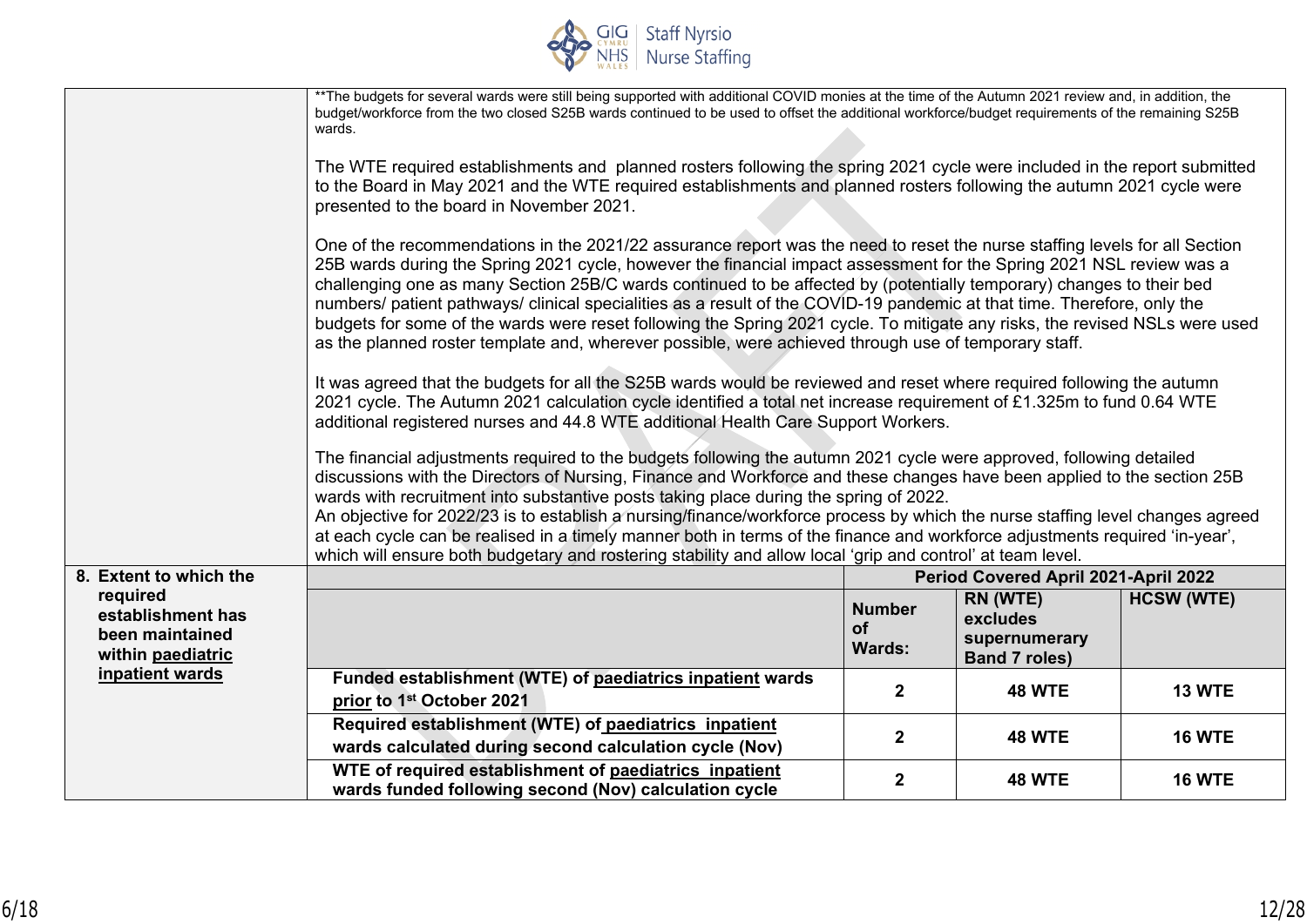

|                                                                                      | The WTE required establishments and planned rosters for the two paediatric wards were calculated prior to the extension of<br>Act to these wards and presented to the Board at a Development Session in August 2021 and then formally presented as<br>part of the statutory annual presentation to the Board of the nurse staffing levels of ALL Section 25B wards, in November<br>2021 https://hduhb.nhs.wales/about-us/your-health-board/board-meetings-2021/board-agenda-and-papers-25th-november-<br>2021/agenda-and-papers-25th-november-2021/item-4-4-annual-presentation-of-nurse-staffing-levels-for-wards-covered-<br>under-section-25b-of-the-nurse-staffing-levels-wales-act/).<br>Prior to the extension of the Act in October 2021, it was agreed that the funding of any changes would come from<br>realignment of budgets within the Women and Children Directorate in the first instance. |
|--------------------------------------------------------------------------------------|-----------------------------------------------------------------------------------------------------------------------------------------------------------------------------------------------------------------------------------------------------------------------------------------------------------------------------------------------------------------------------------------------------------------------------------------------------------------------------------------------------------------------------------------------------------------------------------------------------------------------------------------------------------------------------------------------------------------------------------------------------------------------------------------------------------------------------------------------------------------------------------------------------------|
| 9. Extent to which the<br>planned roster has<br>been maintained<br>within BOTH adult | When the second duty of the Nurse Staffing Levels (Wales) Act 2016 (the Act) came into force in April 2018, there was no<br>consistent solution to extracting the data required under the reporting section (S25E) of the 2016 Act: At this time, health<br>boards/trusts across NHS Wales were using a variety of e-rostering and data capture systems.                                                                                                                                                                                                                                                                                                                                                                                                                                                                                                                                                  |
| medical and surgical<br>wards AND paediatric<br>inpatient wards                      | During the first reporting period (2018-2021), health boards/trusts in Wales worked as part of the All Wales Nurse Staffing<br>Programme, to enhanced the national Health Care Monitoring system (in lieu of any single, comprehensive ICT solution) to<br>enable each organisation to capture the data that would be required in order to demonstrate 'the extent to which nurse staffing<br>levels had been maintained' in a consistent manner across health boards/trusts.                                                                                                                                                                                                                                                                                                                                                                                                                             |
|                                                                                      | However, NHS Wales is committed to utilising a national informatics system that can be used as a central repository for entering<br>and collating consistent data required for the Act. To that end, over the last 12 months, officers from this Health Board have<br>contributed significantly to the extensive work which has been undertaken at a national level in order to inform the development<br>of the Allocate 'Safecare' system so that it aligns with the requirements of the Act.                                                                                                                                                                                                                                                                                                                                                                                                           |
|                                                                                      | The aim of this work has been to ensure a consistent system is available in each health board/trust in NHS Wales so that<br>detailed information relating to the extent that the planned nurse staffing levels have been maintained; and whether the<br>deployment of the nurse staffing was appropriate to meet the needs of patients sensitively; can be captured and reported in a<br>consistent manner.                                                                                                                                                                                                                                                                                                                                                                                                                                                                                               |
|                                                                                      | Within this Health Board, the rollout of Safecare will follow on from the implementation of the Allocate Health Roster system<br>which is currently underway. To facilitate the rollout of the Safecare system and to support the preliminary /preparatory work<br>for this (work which also supports the implementation of the Heath Roster system from a clinical perspective), an appointment<br>has been made to a Nursing Workforce Systems Project Nurse post during 2021/22 and this post will be crucial as the<br>implementation of the Safecare system begins in earnest during 2022/23                                                                                                                                                                                                                                                                                                         |
|                                                                                      | In light of the fact that the 'Once for Wales' data capture system to be used to facilitate reporting against the Act, this health<br>board - together with all other health boards/trusts in Wales - provided narrative to describe the extent to which the nurse                                                                                                                                                                                                                                                                                                                                                                                                                                                                                                                                                                                                                                        |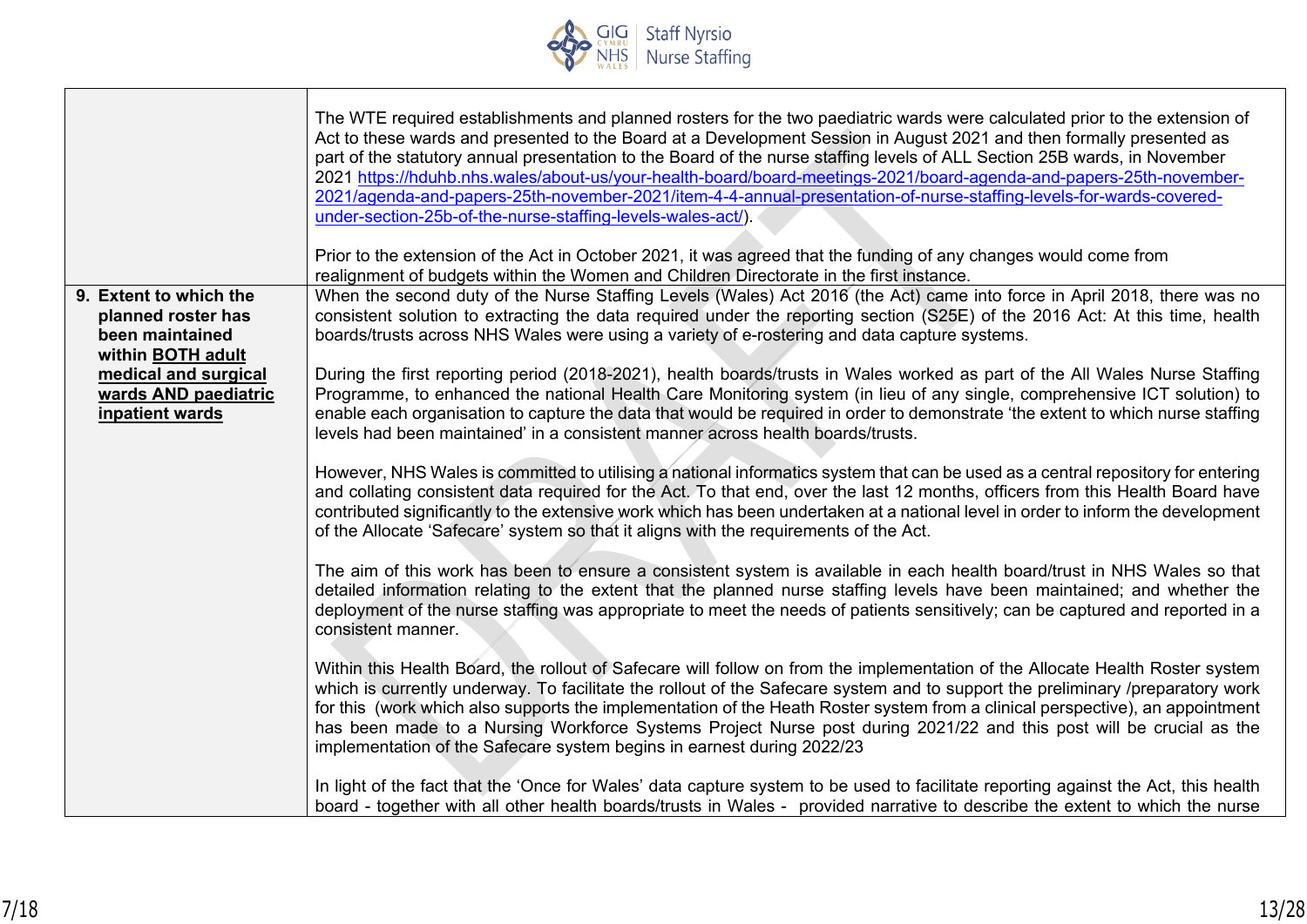

staffing levels have been maintained in order to meet its statutory reporting requirements for the 2018-2021 period: During the current year (2021/22) , the Health Board has utilised the Health Care Monitoring System as the temporary mechanism by which some quantitative data has been captured.

The data presented below is taken from the HB internal 'IRIS' report – Information Reporting Intelligence System and is the date for:

- Adult ward the period  $6<sup>th</sup>$  April 2021  $5<sup>th</sup>$  April 2022 (data extracted on 27<sup>th</sup> April 2022)
- Paediatrics wards the period 1<sup>st</sup> October 2021 5<sup>th</sup> April 2022 (data extracted on 27<sup>th</sup> April 2022)

|              | <b>Total</b><br>number<br>of shifts | <b>Shifts where</b><br>planned roster<br>met and<br>appropriate | <b>Shifts where</b><br>planned roster<br>met but not<br>appropriate | <b>Shifts where</b><br>planned roster<br>not met but<br>appropriate | <b>Shifts where</b><br>planned roster<br>not met and<br>not appropriate | <b>Data</b><br>completeness |
|--------------|-------------------------------------|-----------------------------------------------------------------|---------------------------------------------------------------------|---------------------------------------------------------------------|-------------------------------------------------------------------------|-----------------------------|
| <b>TOTAL</b> | 23838                               | 15255                                                           | 561                                                                 | 2136                                                                | 5886                                                                    | 97.18%                      |
|              |                                     | 63.99%                                                          | 2.35%                                                               | 8.96%                                                               | 24.59%                                                                  |                             |

It should be noted ere that the data completeness is recorded at 97.18% and operational teams are to be commended for their success in continuing to capture this data despite the challenges over the last 12 months.

The data presented here shows that:

.

- The planned roster was met and this was deemed appropriate 63.99% of the total shifts recorded (day and night day) although there was variation noted between day and night shifts, with night time shifts showing better compliance with planned roster than day time shifts. This is the pattern expected as the night time shifts are the shifts of greatest risk and thus would be staffed as the priority operationally
- There were 2.35% (561 night/day shifts) were the planned roster was met but it was deemed not appropriate. The narrative accompanying the records for these shifts suggests that the patient acuity on the ward during those shifts required additional staff and although additional temporary staff was requested, it was unavailable.
- There were 8.96% (2136 night/day shifts) were the planned roster was not met, but the staffing levels were nevertheless deemed appropriate so that the needs of the patients could be met with available staff.
- There were 24.59% (5862 night/day shifts) were the planned roster was not met and this was judged to be insufficient to meet all the care needs of the patient during that shift. The majority of these shifts can be tracked to occurring during the third wave of the pandemic (Winter 2021/22) when escalation processes were in place and staff in all acute sites were being moved between wards in order to manage the prevailing risks across sites during every shift. It is to the enormous credit of operational managers and clinical staff that this period was managed with very limited impact on the care quality indicators (which have been carefully monitored during the initial phase of the Spring 2022 NSL review/recalculation cycle) during that period.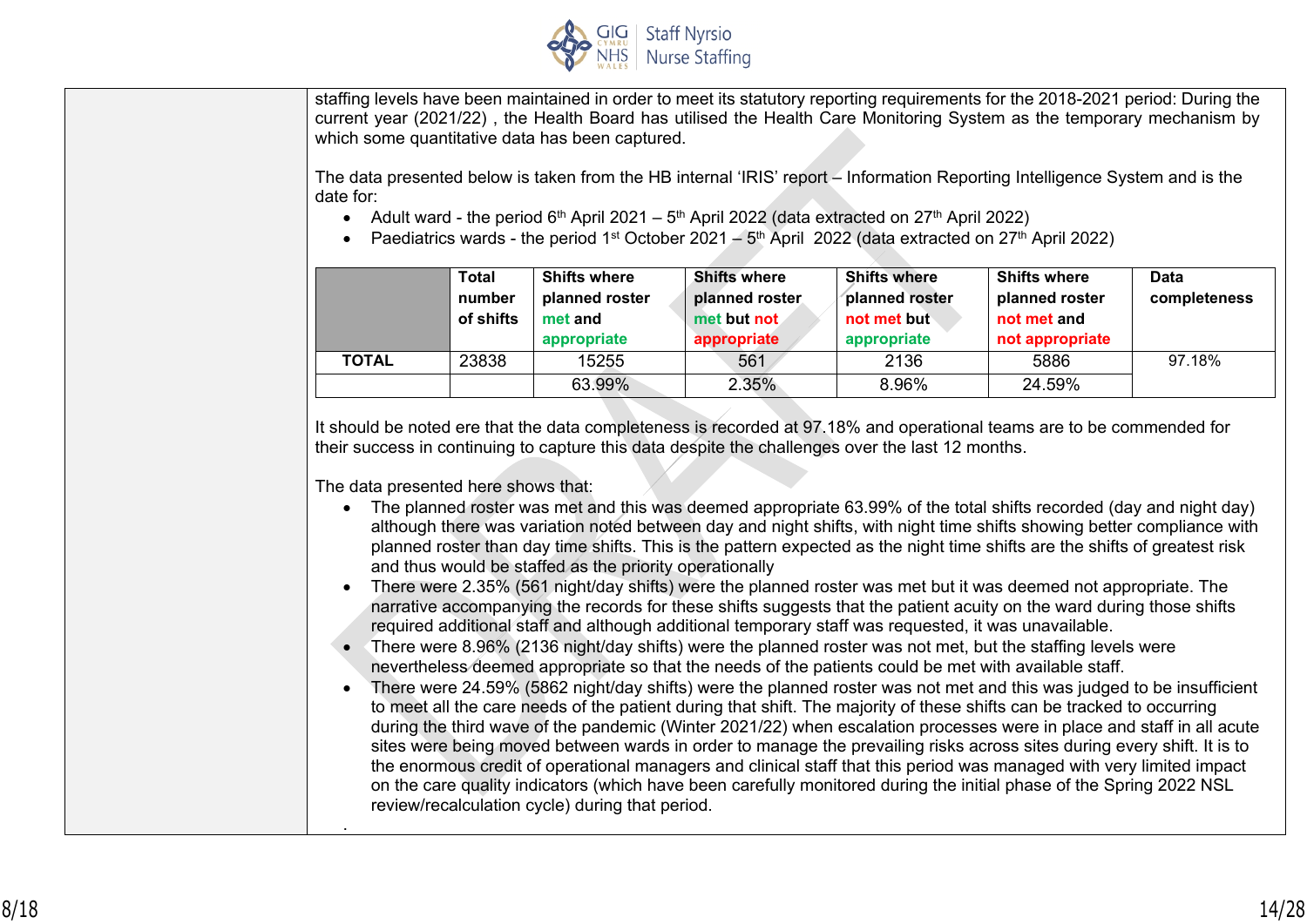

| 10. Extent to which the                                                     | The data presented below is taken from the HB internal 'IRIS' report - Information Reporting Intelligence System and is the                                                                                                                                                                                                                                                                                                                                                                                                                                                                                                                                                                                                                                                                                                                                                                                                                                                                                                                                                                                                                                        |                                                                                                                                |                                                                 |                                                                     |                                                                     |                                                                                                         |                                                                                                                                          |
|-----------------------------------------------------------------------------|--------------------------------------------------------------------------------------------------------------------------------------------------------------------------------------------------------------------------------------------------------------------------------------------------------------------------------------------------------------------------------------------------------------------------------------------------------------------------------------------------------------------------------------------------------------------------------------------------------------------------------------------------------------------------------------------------------------------------------------------------------------------------------------------------------------------------------------------------------------------------------------------------------------------------------------------------------------------------------------------------------------------------------------------------------------------------------------------------------------------------------------------------------------------|--------------------------------------------------------------------------------------------------------------------------------|-----------------------------------------------------------------|---------------------------------------------------------------------|---------------------------------------------------------------------|---------------------------------------------------------------------------------------------------------|------------------------------------------------------------------------------------------------------------------------------------------|
| planned roster has                                                          |                                                                                                                                                                                                                                                                                                                                                                                                                                                                                                                                                                                                                                                                                                                                                                                                                                                                                                                                                                                                                                                                                                                                                                    | data for the period 6 <sup>th</sup> April 2021 – 5 <sup>th</sup> April 2022 (data extracted on 27 <sup>th</sup> April 2022).   |                                                                 |                                                                     |                                                                     |                                                                                                         |                                                                                                                                          |
| been maintained<br>within adult acute<br>medical and surgical<br>wards ONLY |                                                                                                                                                                                                                                                                                                                                                                                                                                                                                                                                                                                                                                                                                                                                                                                                                                                                                                                                                                                                                                                                                                                                                                    | <b>Total number</b><br>of shifts                                                                                               | <b>Shifts where</b><br>planned roster<br>met and<br>appropriate | <b>Shifts where</b><br>planned roster<br>met but not<br>appropriate | <b>Shifts where</b><br>planned roster<br>not met but<br>appropriate | <b>Shifts where</b><br>planned roster<br>not met and not<br>appropriate                                 | <b>Data</b><br>completeness                                                                                                              |
|                                                                             | <b>TOTAL</b>                                                                                                                                                                                                                                                                                                                                                                                                                                                                                                                                                                                                                                                                                                                                                                                                                                                                                                                                                                                                                                                                                                                                                       | 23094                                                                                                                          | 14642                                                           | 557                                                                 | 2033                                                                | 5862                                                                                                    | 97.03%                                                                                                                                   |
|                                                                             |                                                                                                                                                                                                                                                                                                                                                                                                                                                                                                                                                                                                                                                                                                                                                                                                                                                                                                                                                                                                                                                                                                                                                                    |                                                                                                                                | 63.40%                                                          | 2.41%                                                               | 8.80%                                                               | 25.38%                                                                                                  |                                                                                                                                          |
|                                                                             | Whilst it can be confirmed that the Health Board remained compliant with the statutory requirement to take 'all reasonable<br>steps' to ensure that staffing levels were maintained, the key factors that affected the data reported for 2021/22 are as<br>follows:<br>Most significantly, the impact of COVID-19 and the Omicron variant on the availability of both substantive and<br>$\bullet$<br>temporary staff at the end of 2021 and the beginning of 2022.<br>The impact of requiring additional/surge beds, notably during the second half of 2021/22 beds; and the challenges of<br>securing the additional staff required to maintain the higher levels of staffing required for wards with additional beds<br>open<br>The impact of the additional staff required to maintain the (changed) planned roster when one ward had to change<br>specialty to accommodate the additional medical patients being cared for.                                                                                                                                                                                                                                   |                                                                                                                                |                                                                 |                                                                     |                                                                     |                                                                                                         |                                                                                                                                          |
| 11. Extent to which the                                                     |                                                                                                                                                                                                                                                                                                                                                                                                                                                                                                                                                                                                                                                                                                                                                                                                                                                                                                                                                                                                                                                                                                                                                                    |                                                                                                                                |                                                                 |                                                                     |                                                                     | Fluctuations in the availability of temporary (agency) staff during the various 'waves' of the pandemic | The Nurse Staffing Levels (Wales) Act 2016 was extended to Paediatric inpatient wads on the 1 <sup>st</sup> October 2021 and the data in |
| planned roster has                                                          |                                                                                                                                                                                                                                                                                                                                                                                                                                                                                                                                                                                                                                                                                                                                                                                                                                                                                                                                                                                                                                                                                                                                                                    | this section information from the 1 <sup>st</sup> October 2021 until 5 <sup>th</sup> April 2022.                               |                                                                 |                                                                     |                                                                     |                                                                                                         |                                                                                                                                          |
| been maintained                                                             |                                                                                                                                                                                                                                                                                                                                                                                                                                                                                                                                                                                                                                                                                                                                                                                                                                                                                                                                                                                                                                                                                                                                                                    |                                                                                                                                |                                                                 |                                                                     |                                                                     |                                                                                                         |                                                                                                                                          |
| within paediatric                                                           |                                                                                                                                                                                                                                                                                                                                                                                                                                                                                                                                                                                                                                                                                                                                                                                                                                                                                                                                                                                                                                                                                                                                                                    |                                                                                                                                |                                                                 |                                                                     |                                                                     |                                                                                                         |                                                                                                                                          |
| inpatient wards<br><b>ONLY</b>                                              | Prior to the extension date, the HB calculated the nurse staffing levels for the two paediatric inpatient ward and the Board<br>were informed of these levels at a Development session in August 2021; and the levels were formally presented to the<br>Board in November 2021 (as part of the Nurse Staffing Levels (Wales) Act Annual Presentation of the nurse staffing levels<br>paper https://hduhb.nhs.wales/about-us/your-health-board/board-meetings-2021/board-agenda-and-papers-25th-november-<br>2021/agenda-and-papers-25th-november-2021/item-4-4-annual-presentation-of-nurse-staffing-levels-for-wards-covered-<br>under-section-25b-of-the-nurse-staffing-levels-wales-act/).<br>The process and systems used within paediatric inpatient wards align to those used within the adult medical and surgical<br>inpatient wards and has enabled the health board to begin capturing the data required to inform the reporting requirements<br>under section 25E of the 2016 Act from the 1 <sup>st</sup> October 2021.<br>The data presented below is taken from the HB internal 'IRIS' report – Information Reporting Intelligence System and is the |                                                                                                                                |                                                                 |                                                                     |                                                                     |                                                                                                         |                                                                                                                                          |
|                                                                             |                                                                                                                                                                                                                                                                                                                                                                                                                                                                                                                                                                                                                                                                                                                                                                                                                                                                                                                                                                                                                                                                                                                                                                    | data for the period 1 <sup>st</sup> October 2021 – 5 <sup>th</sup> April 2022 (data extracted on 27 <sup>th</sup> April 2022). |                                                                 |                                                                     |                                                                     |                                                                                                         |                                                                                                                                          |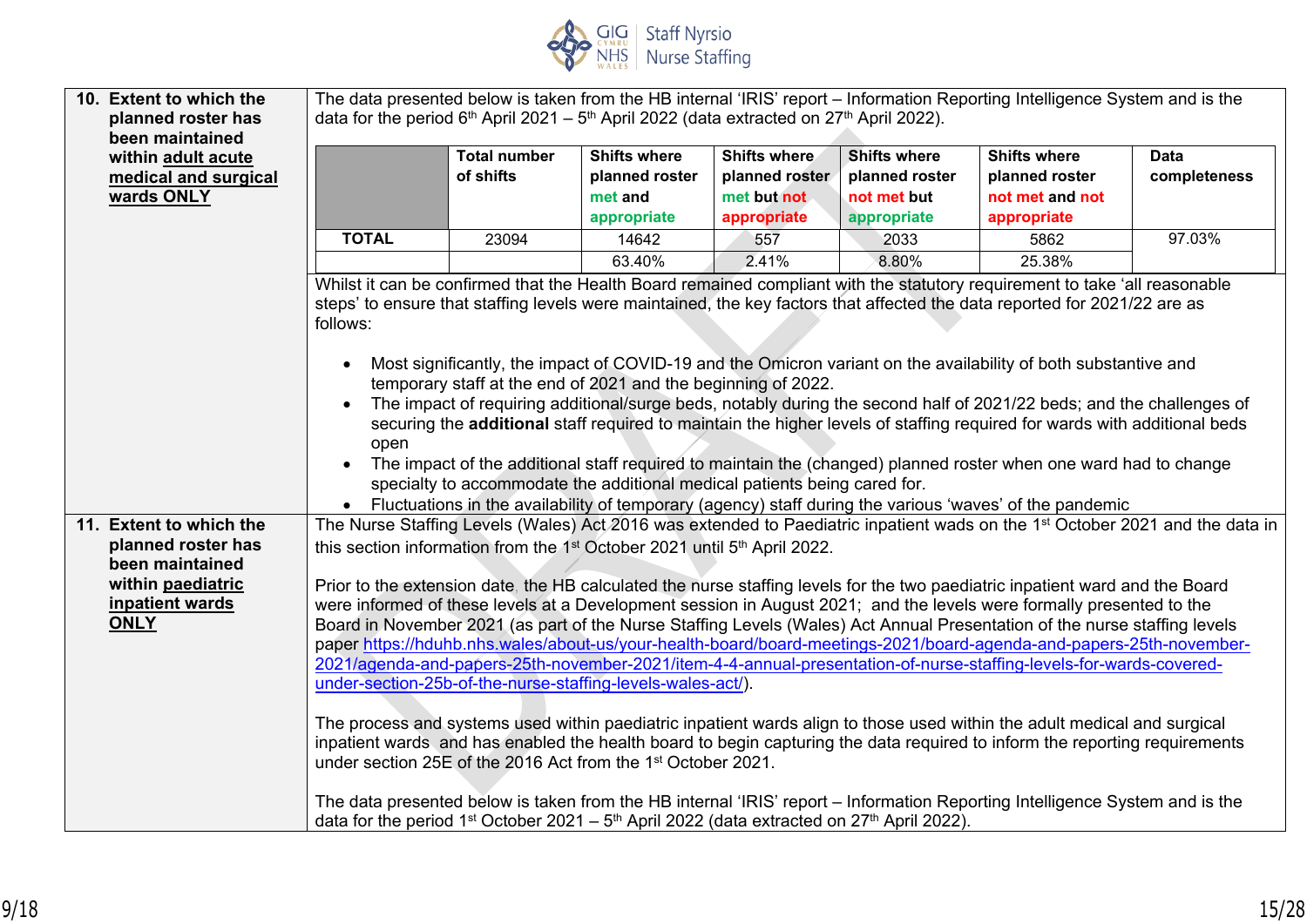

|                                                                   |                                                                                                                      | <b>Total</b>                         | <b>Shifts</b>                                                                                                      | <b>Shifts</b>                                                                                                                                                                                                                                                                                                                                                                                                                                                                                                                                                                                                                                                                                                                                                                                                                                                                                                                                                                                                                                                                                                                                                                                                                                                                                                                                                                                                                                                                                                                                                                                                                                                                                                                                                                                                                                                                                                                                                                                                                                                                                                                                                                                                                                                                                                                                       | <b>Shifts</b> | <b>Shifts</b> | <b>Data</b>                                                                                                                                                                                                                                        |
|-------------------------------------------------------------------|----------------------------------------------------------------------------------------------------------------------|--------------------------------------|--------------------------------------------------------------------------------------------------------------------|-----------------------------------------------------------------------------------------------------------------------------------------------------------------------------------------------------------------------------------------------------------------------------------------------------------------------------------------------------------------------------------------------------------------------------------------------------------------------------------------------------------------------------------------------------------------------------------------------------------------------------------------------------------------------------------------------------------------------------------------------------------------------------------------------------------------------------------------------------------------------------------------------------------------------------------------------------------------------------------------------------------------------------------------------------------------------------------------------------------------------------------------------------------------------------------------------------------------------------------------------------------------------------------------------------------------------------------------------------------------------------------------------------------------------------------------------------------------------------------------------------------------------------------------------------------------------------------------------------------------------------------------------------------------------------------------------------------------------------------------------------------------------------------------------------------------------------------------------------------------------------------------------------------------------------------------------------------------------------------------------------------------------------------------------------------------------------------------------------------------------------------------------------------------------------------------------------------------------------------------------------------------------------------------------------------------------------------------------------|---------------|---------------|----------------------------------------------------------------------------------------------------------------------------------------------------------------------------------------------------------------------------------------------------|
|                                                                   |                                                                                                                      | number                               | where                                                                                                              | where                                                                                                                                                                                                                                                                                                                                                                                                                                                                                                                                                                                                                                                                                                                                                                                                                                                                                                                                                                                                                                                                                                                                                                                                                                                                                                                                                                                                                                                                                                                                                                                                                                                                                                                                                                                                                                                                                                                                                                                                                                                                                                                                                                                                                                                                                                                                               | where         | where         | completeness                                                                                                                                                                                                                                       |
|                                                                   |                                                                                                                      | of                                   | planned                                                                                                            | planned                                                                                                                                                                                                                                                                                                                                                                                                                                                                                                                                                                                                                                                                                                                                                                                                                                                                                                                                                                                                                                                                                                                                                                                                                                                                                                                                                                                                                                                                                                                                                                                                                                                                                                                                                                                                                                                                                                                                                                                                                                                                                                                                                                                                                                                                                                                                             | planned       | planned       |                                                                                                                                                                                                                                                    |
|                                                                   |                                                                                                                      | shifts                               | roster met                                                                                                         | roster met                                                                                                                                                                                                                                                                                                                                                                                                                                                                                                                                                                                                                                                                                                                                                                                                                                                                                                                                                                                                                                                                                                                                                                                                                                                                                                                                                                                                                                                                                                                                                                                                                                                                                                                                                                                                                                                                                                                                                                                                                                                                                                                                                                                                                                                                                                                                          | roster not    | roster not    |                                                                                                                                                                                                                                                    |
|                                                                   |                                                                                                                      |                                      | and                                                                                                                | but not                                                                                                                                                                                                                                                                                                                                                                                                                                                                                                                                                                                                                                                                                                                                                                                                                                                                                                                                                                                                                                                                                                                                                                                                                                                                                                                                                                                                                                                                                                                                                                                                                                                                                                                                                                                                                                                                                                                                                                                                                                                                                                                                                                                                                                                                                                                                             | met but       | met and not   |                                                                                                                                                                                                                                                    |
|                                                                   |                                                                                                                      |                                      | appropriate                                                                                                        | appropriate                                                                                                                                                                                                                                                                                                                                                                                                                                                                                                                                                                                                                                                                                                                                                                                                                                                                                                                                                                                                                                                                                                                                                                                                                                                                                                                                                                                                                                                                                                                                                                                                                                                                                                                                                                                                                                                                                                                                                                                                                                                                                                                                                                                                                                                                                                                                         | appropriate   | appropriate   |                                                                                                                                                                                                                                                    |
|                                                                   | <b>TOTAL</b>                                                                                                         | 744                                  | 613                                                                                                                |                                                                                                                                                                                                                                                                                                                                                                                                                                                                                                                                                                                                                                                                                                                                                                                                                                                                                                                                                                                                                                                                                                                                                                                                                                                                                                                                                                                                                                                                                                                                                                                                                                                                                                                                                                                                                                                                                                                                                                                                                                                                                                                                                                                                                                                                                                                                                     | 103           | 24            | 99.47%                                                                                                                                                                                                                                             |
|                                                                   |                                                                                                                      |                                      | 82.39%                                                                                                             | 0.54%                                                                                                                                                                                                                                                                                                                                                                                                                                                                                                                                                                                                                                                                                                                                                                                                                                                                                                                                                                                                                                                                                                                                                                                                                                                                                                                                                                                                                                                                                                                                                                                                                                                                                                                                                                                                                                                                                                                                                                                                                                                                                                                                                                                                                                                                                                                                               | 13.84%        | 3.23%         |                                                                                                                                                                                                                                                    |
| 12. Process for<br>maintaining the<br><b>Nurse staffing level</b> | $\bullet$<br>$\bullet$<br>$\bullet$<br>'all reasonable steps'.<br>time to care for patients sensitively".<br>OD team | expertise continues to be developed. | into paediatric inpatient wards in October 2021<br>wards' ability to maintain the planned roster during this time. | The paediatric ward data indicates that, for the two paediatric wards there was a gradual <b>increase</b> in the percentage<br>of both day and night shifts were the planned roster was met and was appropriate since the extension of the Act<br>predicted 50% surge in paediatric respiratory syncytial virus (RSV) presentations and this may have impacted on the<br>The narrative shows that there are a very small number of occasions when the planned roster was met but additional<br>staff were required due to the acuity of the patients on the ward, the needs of the patients in paediatric HDU and the<br>processes to ensure that the contingency options for such situations are adequate.<br>The actions that have been taken, and are described throughout this report, demonstrate that operational teams are taking<br>"all reasonable steps" to maintain the nurse staffing level as per the requirements of the Act and the nationally agreed<br>operational guidance document issued during 2019/20 and which provided greater detail as to the nature of what constitutes<br>There is evidence found in daily reports relating to each acute site that operational teams are applying their professional<br>judgment to ensure that the staffing levels wherever possible, are maintained – and, where not possible, that risks are<br>mitigated, whilst also having regard for the health board's overarching duty of "providing sufficient nurses to allow the nurses<br>Specific examples of additional actions which have been taken at both strategic/corporate and operational levels are<br>provided below and these further illustrate that 'all reasonable steps' have been explored and/or taken in order to maintain<br>staffing levels, not only within Section 25B wards but across all services of the Health Board, recognising that each ward is<br>only one part of a bigger system and each part of that system impacts on the other parts:<br>• Specific recruitment initiatives targeting the specific needs of individual wards and departments, led by Workforce and<br>Completion of cohorts 2 and 3 of the STAR Nurse Leadership Development Programme which included Senior<br>Sisters/Charge Nurses from both Section 25B and Section 25A clinical areas, to ensure that clinical leadership and |               |               | It is noted that at the latter end of 2021, the paediatric team had put plans for an expanded roster in place to manage a<br>rainbow suite. These situations are being reviewed by the operational team and during the Nurse Staffing Level review |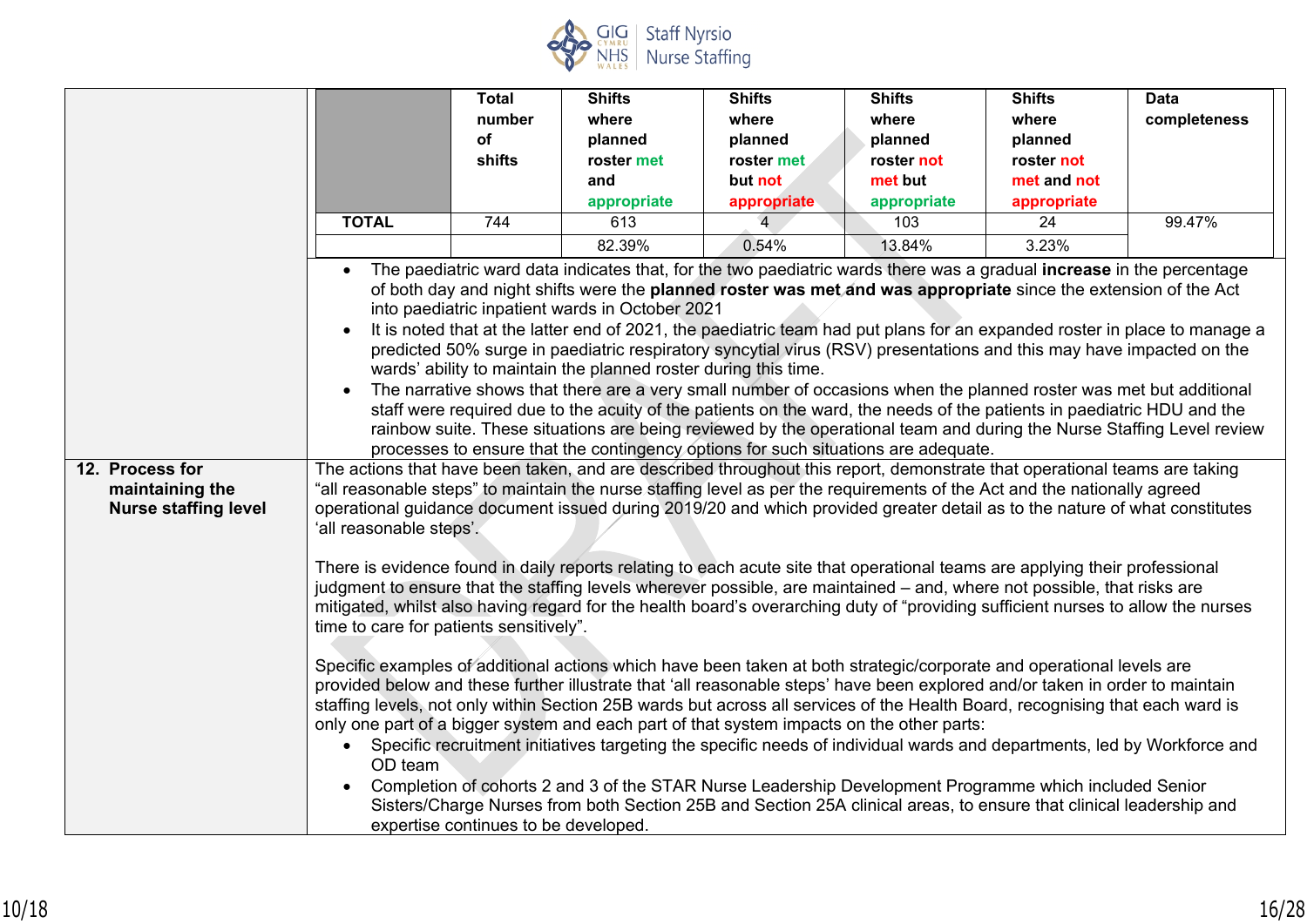

| Establishment of the multi-professional Workforce Planning Conscience Group to focus on ensuring that appropriate<br>and integrated professional, regulatory and legislative requirements are reflected in the strategic workforce planning<br>undertaken by the organisation                                                                                                                                                                                                                                                                                                 |
|-------------------------------------------------------------------------------------------------------------------------------------------------------------------------------------------------------------------------------------------------------------------------------------------------------------------------------------------------------------------------------------------------------------------------------------------------------------------------------------------------------------------------------------------------------------------------------|
| Establishment of the Workforce Development Task & Finish Group to oversee the delivery of an ambitious expansion<br>$\bullet$<br>of our apprenticeship scheme; increase the pipeline of the Band 4 Assistant Practitioner roles; increase the pipeline of<br>nurses through the internal part-time programmes and create a support system that recognises the pastoral needs of<br>the future workforce pipeline.<br>Contribute to the recruitment of internationally educated nurses, as part of the All Wales internationally educated                                      |
| nurses' recruitment process and establish processes to support these individual in practice. An Education Liaison<br>Nurse (ELN) will be appointed to the corporate nursing with a focus on supporting the internationally educated<br>nurses. The successful applicants will work as Assistant Practitioner in the first instance and be supported to attain<br>their OSCE. A target of 100 such nurses will be recruited to the health board over the coming 12 months, with the first<br>cohort of such nurses due to arrive in the Health Board at the end of April 2022. |
| Work collaboratively with Aberystwyth University in the recruitment of the first intake of over 30 student nurses,<br>recruited as far as possible from the mid Wales area, due to commence September 2022.<br>Ongoing work with Swansea University around training placements with an additional 200 additional student nursing<br>$\bullet$                                                                                                                                                                                                                                 |
| placements identified across the HB (all fields of nursing practice).<br>Work collaboratively in identifying the nurse staffing requirements to meet the Covid-19 recovery plan actions<br>including the establishment of enhanced care units; the demountable theatres plan;                                                                                                                                                                                                                                                                                                 |
| Operational steps taken to maintain staffing levels:                                                                                                                                                                                                                                                                                                                                                                                                                                                                                                                          |
| The 2-3 times a day staff planning and patient flow meetings during which plans are developed to ensuring<br>appropriate staffing levels are in place, risk assessed and managed as required for the coming 24-48 hours.                                                                                                                                                                                                                                                                                                                                                      |
| Clinical site management team and on call arrangements in place providing 24/7 management and leadership to all<br>services                                                                                                                                                                                                                                                                                                                                                                                                                                                   |
| A detailed 24/7 report complete by the site management team providing a continuous record of all staffing (and other<br>$\bullet$<br>operational) issues across each site.                                                                                                                                                                                                                                                                                                                                                                                                    |
| Systems in place where by risk assessments are undertaken taking into account patients' needs (including acuity and<br>dependency) versus the available staff (both substantive and temporary), staff's knowledge and skills and team<br>stability.                                                                                                                                                                                                                                                                                                                           |
| Mechanisms in place to ensure deployment of staff to ensure appropriate clinical and/or leadership skills.<br>Deployment of staff deemed as supernumerary/non-rostered for example, Senior Sister/Charge Nurse, frailty and<br>rehabilitation support workers to provide direct patients care. It is noted that deploying non-rostered staff does come<br>with consequences, for example, Senior Sister/Charge Nurses have had to work clinically for significant periods, and<br>have therefore been unable to undertake their 'management' activities in a timely manner.   |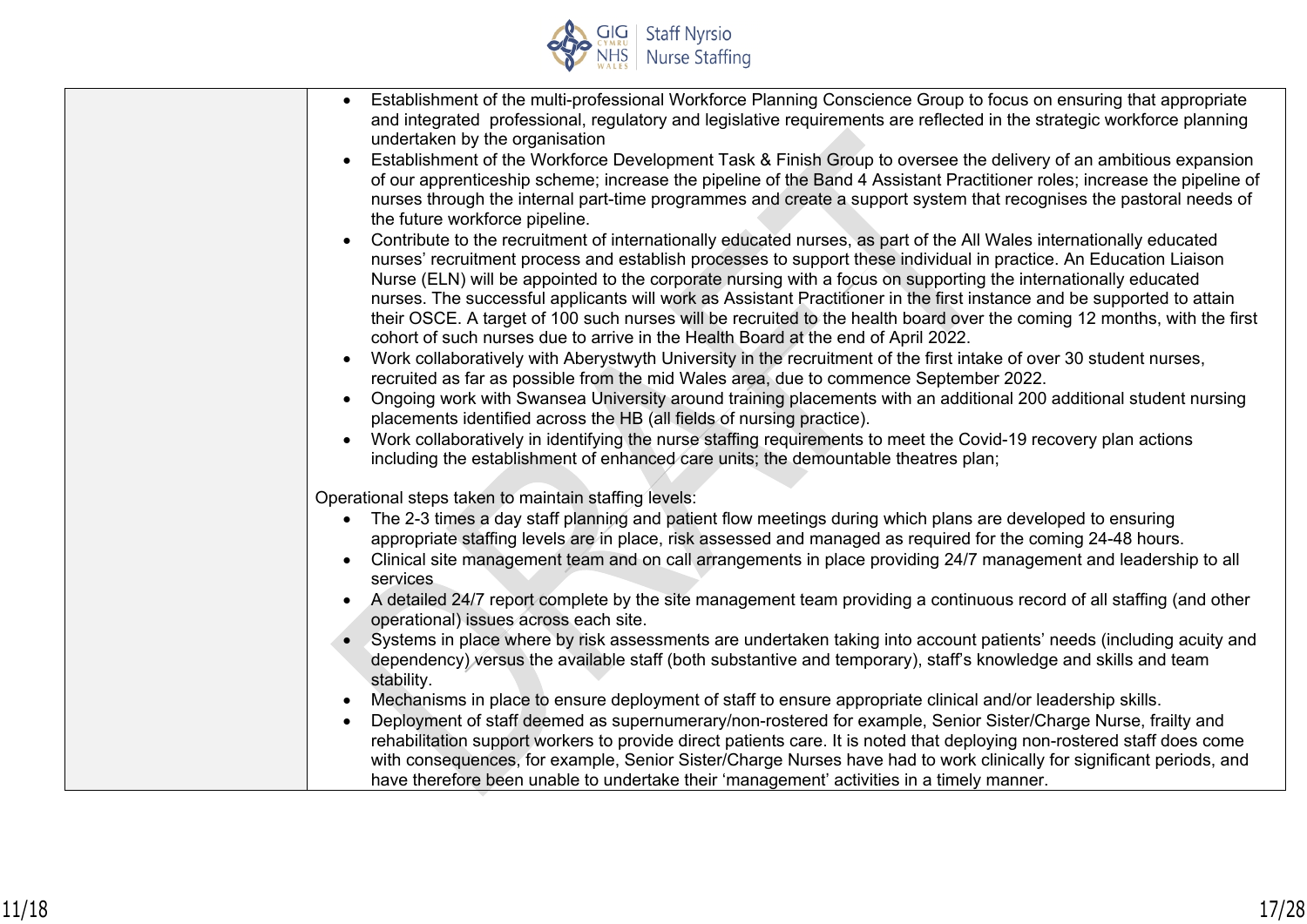

|                                                                                                                                                          | $\bullet$<br>2022.<br>$\bullet$<br>Section 25E (2b) Impact on care due to not maintaining the nurse staffing levels in adult acute medical & surgical inpatients wards | apply mitigating actions.                                                                         | Worked collaboratively with the informatics and operational teams to develop an 'automated daily nurse staffing            |                                                                                                                                  |                                                                                                                            | The provision of 'incentivised' pay for substantive staff has continued which has provided addition staffing capacity<br>during key period of the covid-19 pandemic and over the winter months. This will come to an end at the end of March<br>template' to support operational teams in forecasting the nurse staffing levels for today and tomorrow on each ward,<br>enabling nurse leaders to make decisions around maintaining the nurse staffing levels and, where this is not possible, |
|----------------------------------------------------------------------------------------------------------------------------------------------------------|------------------------------------------------------------------------------------------------------------------------------------------------------------------------|---------------------------------------------------------------------------------------------------|----------------------------------------------------------------------------------------------------------------------------|----------------------------------------------------------------------------------------------------------------------------------|----------------------------------------------------------------------------------------------------------------------------|------------------------------------------------------------------------------------------------------------------------------------------------------------------------------------------------------------------------------------------------------------------------------------------------------------------------------------------------------------------------------------------------------------------------------------------------------------------------------------------------|
| 13. Incidents of<br>patient harm<br>with<br>reference to<br>quality<br><b>indicators</b><br>and any<br>complaints<br>about care<br>provided by<br>nurses | <b>Total number of</b><br>incidents/<br>complaints during<br>last year (2020/21)                                                                                       | <b>Number of</b><br>closed<br>incidents/<br>complaints<br>during<br>current<br>year (2021/2<br>2) | Total number of<br>incidents/<br>complaints not<br>closed and to be<br>reported<br>on/during the<br>next year<br>(2022/23) | <b>Increase</b><br>(decrease) in<br>number of closed<br>incidents/<br>complaints<br>between previous<br>year and current<br>year | <b>Number of</b><br>incidents/<br>complaints when<br>the nurse staffing<br>level (planned<br>roster) was not<br>maintained | <b>Number of</b><br>incidents/complaints<br>where failure to<br>maintain the nurse<br>staffing level(planned<br>roster) was<br>considered to have<br>been a contributing<br>factor                                                                                                                                                                                                                                                                                                             |
| Hospital acquired<br>pressure damage<br>(grade 3, 4 and<br>unstageable)                                                                                  | 15                                                                                                                                                                     | 17                                                                                                | $\overline{2}$                                                                                                             |                                                                                                                                  |                                                                                                                            |                                                                                                                                                                                                                                                                                                                                                                                                                                                                                                |
| Falls resulting in<br>serious harm or<br>death (i.e. level $4-$<br>Severe and Level<br>5 death incidents).                                               | 15                                                                                                                                                                     | 12                                                                                                | 1                                                                                                                          |                                                                                                                                  | $\overline{2}$                                                                                                             | 1.                                                                                                                                                                                                                                                                                                                                                                                                                                                                                             |
| Medication errors,<br>never events                                                                                                                       | 0                                                                                                                                                                      | 1                                                                                                 | $\mathbf 0$                                                                                                                |                                                                                                                                  | <b>NOT</b><br><b>APPLICABLE</b>                                                                                            | <b>NOT</b><br><b>APPLICABLE</b>                                                                                                                                                                                                                                                                                                                                                                                                                                                                |
| Any complaints<br>about nursing care                                                                                                                     | 37                                                                                                                                                                     | 56                                                                                                | 4                                                                                                                          | $\uparrow$                                                                                                                       | 8                                                                                                                          | 4                                                                                                                                                                                                                                                                                                                                                                                                                                                                                              |

**NOTE:** Complaints refers to those complaints made under NHS Wales complaints regulations (Putting Things Right (PTR)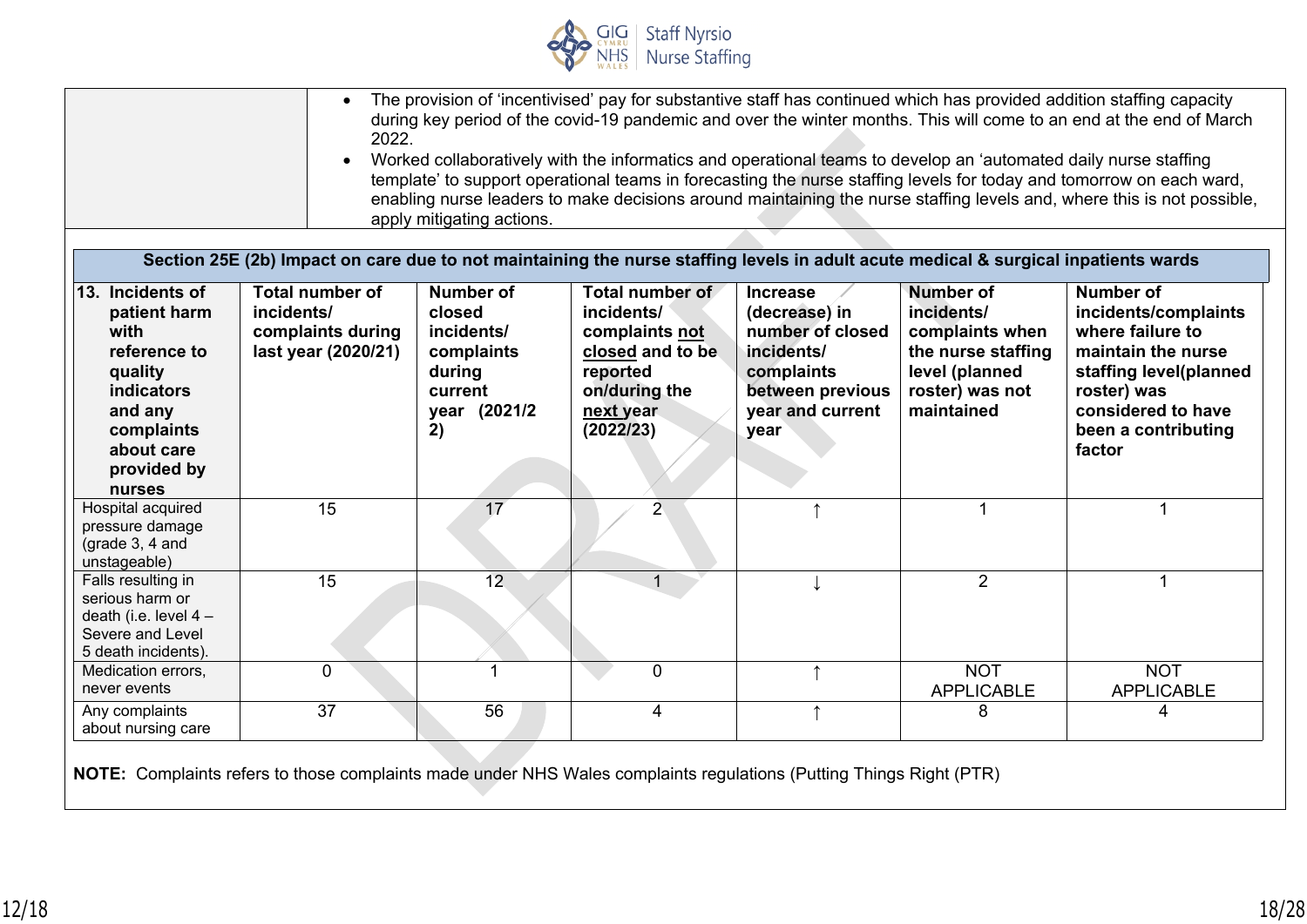

|                                                                                                                                                          | Section 25E (2b) Impact on care due to not maintaining the nurse staffing levels in Paediatric inpatient wards                                        |                                                                                     |                                                                                                                                   |                                                                                                                                  |                                                                                                                     |                                                                                                                                                                            |
|----------------------------------------------------------------------------------------------------------------------------------------------------------|-------------------------------------------------------------------------------------------------------------------------------------------------------|-------------------------------------------------------------------------------------|-----------------------------------------------------------------------------------------------------------------------------------|----------------------------------------------------------------------------------------------------------------------------------|---------------------------------------------------------------------------------------------------------------------|----------------------------------------------------------------------------------------------------------------------------------------------------------------------------|
|                                                                                                                                                          | The incidents/complaints referred to below are those incidents/complaints reported between 1 <sup>st</sup> October 2022 – 14 <sup>th</sup> March 2022 |                                                                                     |                                                                                                                                   |                                                                                                                                  |                                                                                                                     |                                                                                                                                                                            |
| 14. Incidents of<br>patient harm<br>with<br>reference to<br>quality<br><b>indicators</b><br>and any<br>complaints<br>about care<br>provided by<br>nurses | <b>Total number</b><br>of incidents/<br>complaints<br>during last<br>year (2020/21)                                                                   | Number of<br>closed<br>incidents/<br>complaints<br>during current<br>year (2021/22) | <b>Total number of</b><br>incidents/<br>complaints not<br>closed and to be<br>reported<br>on/during the<br>next year<br>(2022/23) | <b>Increase</b><br>(decrease) in<br>number of closed<br>incidents/<br>complaints<br>between previous<br>year and current<br>year | Number of<br>incidents/<br>complaints when<br>the nurse staffing<br>level (planned<br>roster) was not<br>maintained | Number of incidents/<br>complaints where<br>failure to maintain the<br>nurse staffing level<br>(planned roster) was<br>considered to have<br>been a contributing<br>factor |
| Hospital acquired<br>pressure damage<br>(grade $3, 4$ and<br>unstageable)                                                                                | <b>NOT</b><br><b>APPLICABLE</b>                                                                                                                       | $\mathbf{0}$                                                                        | 0                                                                                                                                 | <b>NOT</b><br><b>APPLICABLE</b>                                                                                                  | <b>NOT</b><br><b>APPLICABLE</b>                                                                                     | <b>NOT</b><br><b>APPLICABLE</b>                                                                                                                                            |
| Falls resulting in<br>serious harm or<br>death (i.e. level 4<br>and 5 incidents).                                                                        | <b>NOT</b><br><b>APPLICABLE</b>                                                                                                                       | $\Omega$                                                                            | 0                                                                                                                                 | <b>NOT</b><br><b>APPLICABLE</b>                                                                                                  | <b>NOT</b><br><b>APPLICABLE</b>                                                                                     | <b>NOT</b><br><b>APPLICABLE</b>                                                                                                                                            |
| Medication errors,<br>never events                                                                                                                       | <b>NOT</b><br><b>APPLICABLE</b>                                                                                                                       | $\mathbf{0}$                                                                        | 0                                                                                                                                 | <b>NOT</b><br><b>APPLICABLE</b>                                                                                                  | <b>NOT</b><br><b>APPLICABLE</b>                                                                                     | <b>NOT</b><br><b>APPLICABLE</b>                                                                                                                                            |
| Infiltration/<br>extravasation<br>injuries                                                                                                               | <b>NOT</b><br><b>APPLICABLE</b>                                                                                                                       | $\mathbf{0}$                                                                        | 0                                                                                                                                 | <b>NOT</b><br><b>APPLICABLE</b>                                                                                                  | <b>NOT</b><br><b>APPLICABLE</b>                                                                                     | <b>NOT</b><br><b>APPLICABLE</b>                                                                                                                                            |
| Any complaints<br>about nursing care                                                                                                                     | <b>NOT</b><br><b>APPLICABLE</b>                                                                                                                       | 4                                                                                   | $\mathbf{0}$                                                                                                                      | <b>NOT</b><br><b>APPLICABLE</b>                                                                                                  | <b>NOT</b><br><b>APPLICABLE</b>                                                                                     | <b>NOT</b><br><b>APPLICABLE</b>                                                                                                                                            |

**NOTE:** Complaints refers to those complaints made under NHS Wales complaints regulations (Putting Things Right (PTR)

It is noted that a recommendation in the "Nurse Staffing Levels (Wales) Act 2016 – statutory summary of nurse staffing level report 2018-2021" was to ask the All Wales Nurse Staffing Group and Executive Nurse Directors to consider what revisions to the reporting template, including the quality indicator information, should be used for the second reporting period and the CNO has asked that consideration should be given to aligning the three year reports with the measures that will underpin the reporting requirements of the Quality and Engagement Act 2020. There are plans to take this work forward during 2022/23 and there will be HB representation on the sub group being set up.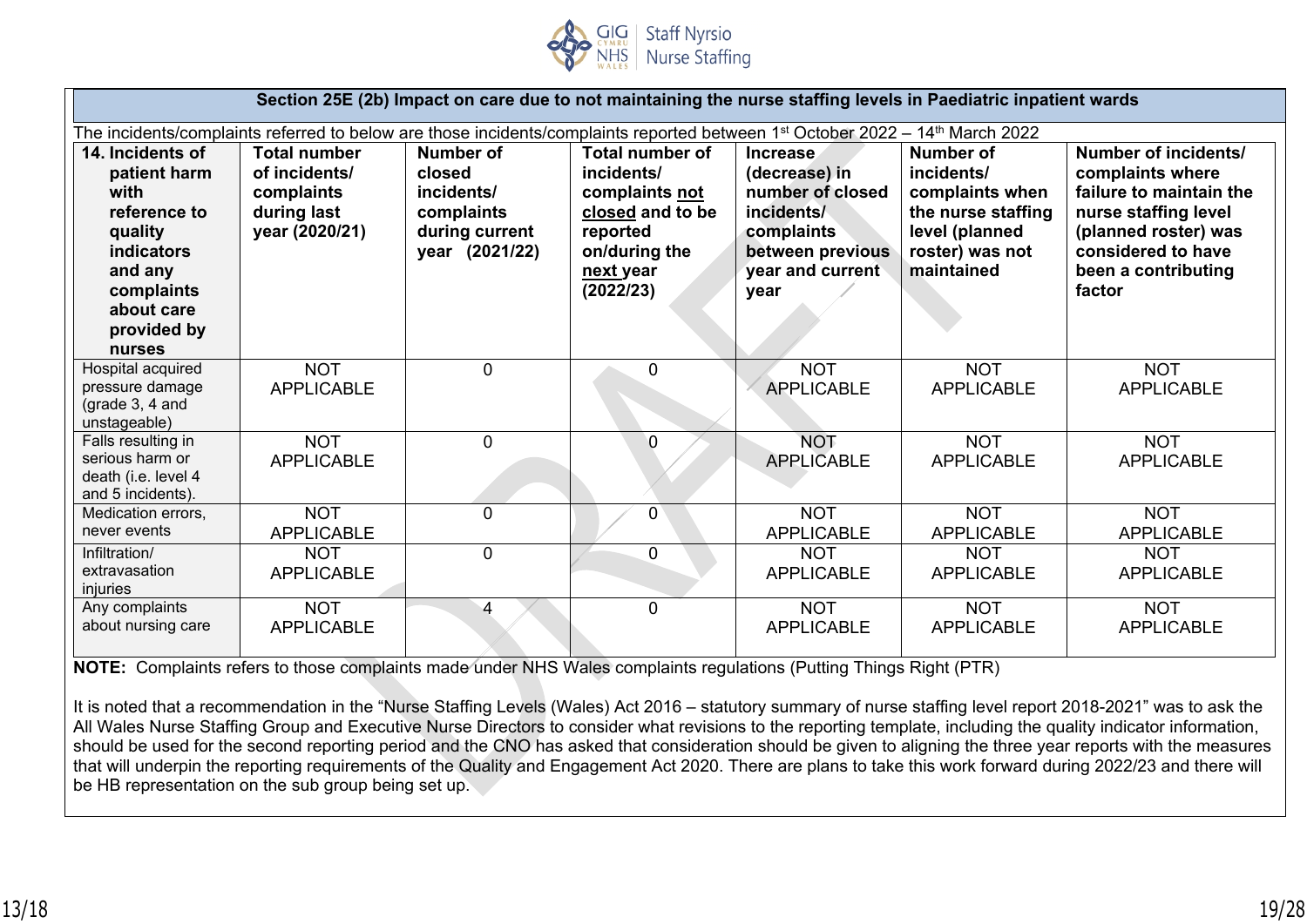

|                                                                                                     | Section 25E (2c) Actions taken if the nurse staffing level is not maintained                                                                                                                                                                                                                                                                                                                                                                                                                                                                                                                                                                                                                                                                                                                                                                                                                                                                                                                                                                                                                                                                                 |
|-----------------------------------------------------------------------------------------------------|--------------------------------------------------------------------------------------------------------------------------------------------------------------------------------------------------------------------------------------------------------------------------------------------------------------------------------------------------------------------------------------------------------------------------------------------------------------------------------------------------------------------------------------------------------------------------------------------------------------------------------------------------------------------------------------------------------------------------------------------------------------------------------------------------------------------------------------------------------------------------------------------------------------------------------------------------------------------------------------------------------------------------------------------------------------------------------------------------------------------------------------------------------------|
| 15. Actions taken when<br>the nurse staffing<br>level was not<br>maintained in section<br>25B wards | Adult Medical & Surgical Inpatient wards: During the 2021/22 period there has been two serious incidents; one incident of<br>hospital acquired pressure damage (unstageable pressure damage) and one incident of fall resulting in serious harm; which<br>occurred when the nursing staffing level (planned roster) was not maintained and not maintaining the nurse staffing level was<br>considered to be a contributory factor.                                                                                                                                                                                                                                                                                                                                                                                                                                                                                                                                                                                                                                                                                                                           |
|                                                                                                     | The investigation into the hospital acquired pressure damage incident noted that it was unavoidable pressure<br>damage, however, there were occasions in the 72 hours preceding the discovery of the pressure damage when the<br>planned roster was not maintained and this failure to maintain the nurse staffing levels may have contributed to the<br>harm caused as a result of delayed care. The investigation noted that there was appropriate and timely use of the<br>escalation policy relating to nurse staffing and reporting and management of risk.<br>The investigation into the fall resulting in serious harm (level 4) noted that the planned roster was not maintained<br>during the time of the incident and this failure to maintain the nurse staffing levels was judged to have contributed to<br>the harm caused as a result of delayed care. The investigation noted that there was appropriate and timely use of the<br>escalation policy relating to nurse staffing and reporting and management of risk. It is noted, that as a result of this<br>incident, the team has undertaken some additional work around falls management. |
|                                                                                                     | During 2021-22 there were four complaints which were wholly or partly about nursing care, when the nurse staffing levels<br>(planned roster) was not maintained and the failure to maintain the nurse staffing level was considered to have been a<br>contributing factor to the complaint due to delayed care. Although not maintaining the nurse staffing was judged to have been<br>a contributory factor, the relevant investigator noted that 'all reasonable' steps' were taken to maintain the nurse staffing<br>levels during the period of all four of the complaints.                                                                                                                                                                                                                                                                                                                                                                                                                                                                                                                                                                              |
|                                                                                                     | Paediatrics inpatient wards. During 1 <sup>st</sup> October 2021 to 5 <sup>th</sup> April 2022 there were NO reportable hospital acquired pressure<br>damage (grade 3, 4 and unstageable); falls resulting in serious harm or death (i.e. level 4 and 5 incidents); medication errors<br>never events; or infiltration/ extravasation injuries during the current reporting period (1 <sup>st</sup> October 2021 to 5 <sup>th</sup> April 2022).                                                                                                                                                                                                                                                                                                                                                                                                                                                                                                                                                                                                                                                                                                             |
|                                                                                                     | There were four complaints which were wholly or partly about nursing care but not maintaining the nurse staffing level was<br>not considered to be a contributory factor in any of these.                                                                                                                                                                                                                                                                                                                                                                                                                                                                                                                                                                                                                                                                                                                                                                                                                                                                                                                                                                    |
|                                                                                                     | Generally, in relation to actions taken when nurse staffing levels have not been able to be maintained, there is evidence that<br>operational teams are taking 'all reasonable steps' to maintain the nurse staffing levels e.g. utilisation of temporary<br>workforce. However there have again been specific, pandemic-related circumstances during 2021/22 which have meant that<br>some options which would usually have been taken e.g. closing beds, accessing 'off-contract' agency staff, have not always<br>been available due to the demand on services and/or the limited availability of temporary registrant staff. The impact on care<br>quality has been carefully monitored operationally via the thrice- daily site staffing / patient flow meetings and through the<br>care quality scrutiny processes implemented by each operational site Head of Nursing. The Heads of Nursing, in addition to                                                                                                                                                                                                                                          |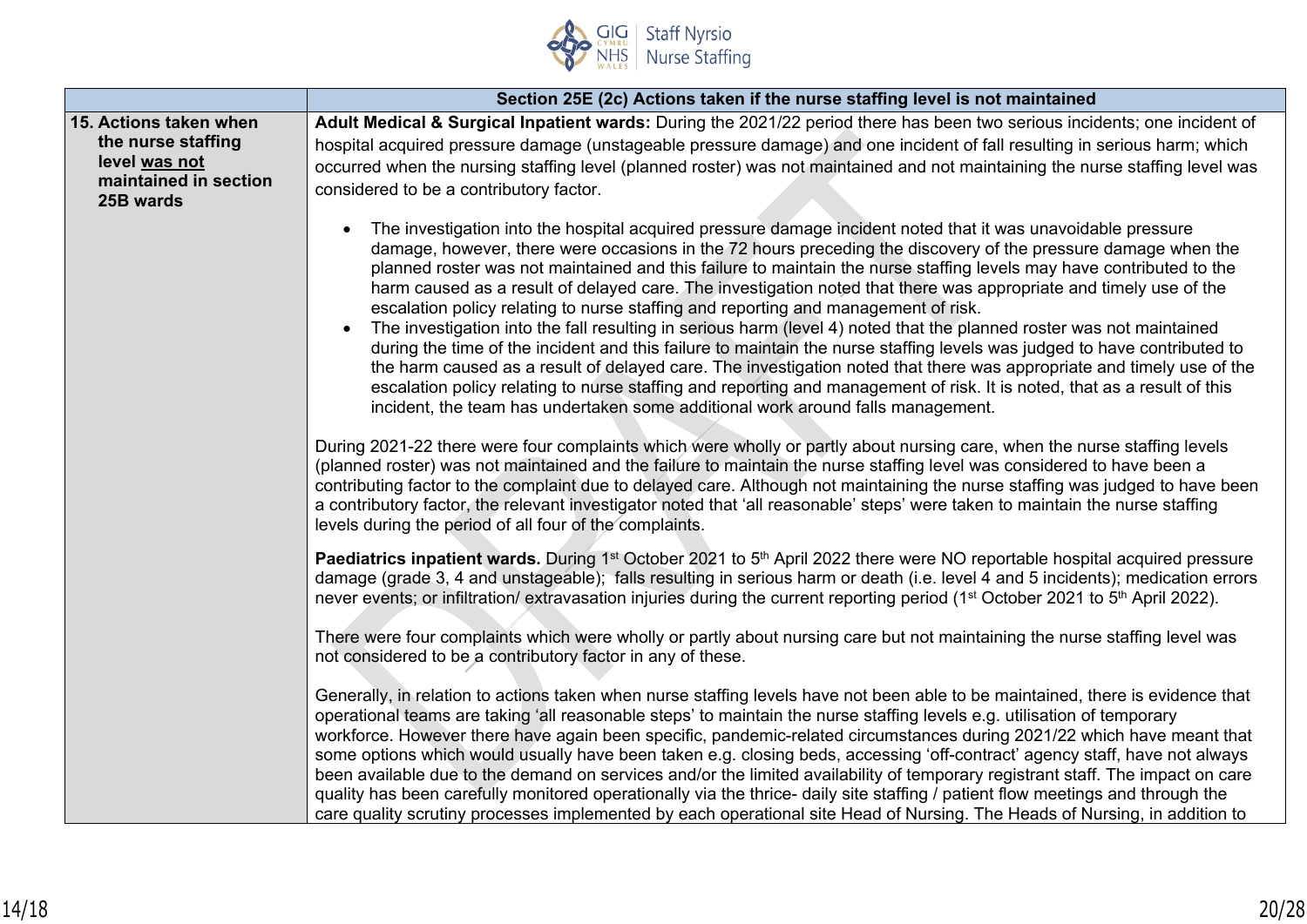

|                 | being present at the majority of the site staffing/patient flow meetings also receive a daily report briefing them on the staffing<br>position for both the past and the forthcoming 24 hours (as well as other aspects of operational concern), thus facilitating an<br>early warning of any specific risks and enabling immediate action if needed.<br>Nursing leaders apply their professional judgment to ensure that the staffing levels wherever possible, are maintained – and,<br>where not possible - the risks are mitigated.                                                                                                                                                                                                                                                                                                                                                                                                                                                                                                                                                                                                                                                                                                                                                         |      |       |  |  |
|-----------------|-------------------------------------------------------------------------------------------------------------------------------------------------------------------------------------------------------------------------------------------------------------------------------------------------------------------------------------------------------------------------------------------------------------------------------------------------------------------------------------------------------------------------------------------------------------------------------------------------------------------------------------------------------------------------------------------------------------------------------------------------------------------------------------------------------------------------------------------------------------------------------------------------------------------------------------------------------------------------------------------------------------------------------------------------------------------------------------------------------------------------------------------------------------------------------------------------------------------------------------------------------------------------------------------------|------|-------|--|--|
| 16. Section 25A | Although the primary function of this report is to provide assurance around those wards where S25B of the Act applies, the<br>HB also has a statutory requirement under Section 25A of the NSLWA i.e. this section states that the Health Board must<br>have 'regard to providing sufficient nurses to allow nurses time to care sensitively for patients across all its services'. This<br>section will provide a summary of the wider work that has been undertaken in relation to selected S25A areas during<br>2021/22.<br>Mental Health Inpatient Services - An Impact Assessment of this health board's requirements to meet the NHS Wales Interim<br>Mental Health Nurse Staffing principles has been undertaken and the outcome confirmed by the Director of Nursing, Quality &<br>Patient Experience before being submitted to enable a calculation of the impact of these principles at a national level.<br>These interim principles were agreed NHS Wales Chief Nursing Officer in November 2021 although their formal release into<br>NHS Wales has been delayed as of April 2022.<br>The adjustment to the finance/workforce in order to achieve compliance with all the principles was included as part of the IMPT<br>bids submitted in November 2021 and are summarised below: |      |       |  |  |
|                 | <b>WTE</b><br>£m<br><b>Area</b>                                                                                                                                                                                                                                                                                                                                                                                                                                                                                                                                                                                                                                                                                                                                                                                                                                                                                                                                                                                                                                                                                                                                                                                                                                                                 |      |       |  |  |
|                 | <b>Mental Health</b>                                                                                                                                                                                                                                                                                                                                                                                                                                                                                                                                                                                                                                                                                                                                                                                                                                                                                                                                                                                                                                                                                                                                                                                                                                                                            | 2.23 | 63.18 |  |  |
|                 | The actions to be taken in response to this assessment will be subject to further discussion and prioritisation during 2022/213<br>Health Visiting Services - an impact assessment of this health board's requirements to meet the NHS Wales Interim Health<br>Visiting Nurse Staffing principles has been undertaken for both the generic and Flying Start teams, and the outcome confirmed<br>by the Director of Nursing, Quality & Patient Experience before being submitted to enable a calculation of the impact of these<br>principles at a national level.<br>The Interim Principles were approved by the NHS Wales Chief Nursing Officer in December 2021 although, as for the principles<br>prepared for mental health in -patient wards, the formal issuing of these principles by the Chief Nursing Officer has been<br>delayed at this time.<br>A provisional assessment of the adjustment to the finance and workforce for the Health Visiting Teams based on achieving<br>compliance with the principles was included as part of the IMPT bids submitted in November 2021 although this assessment<br>has been subject to further refinement and adjustment as the details of the principles were confirmed.                                                                      |      |       |  |  |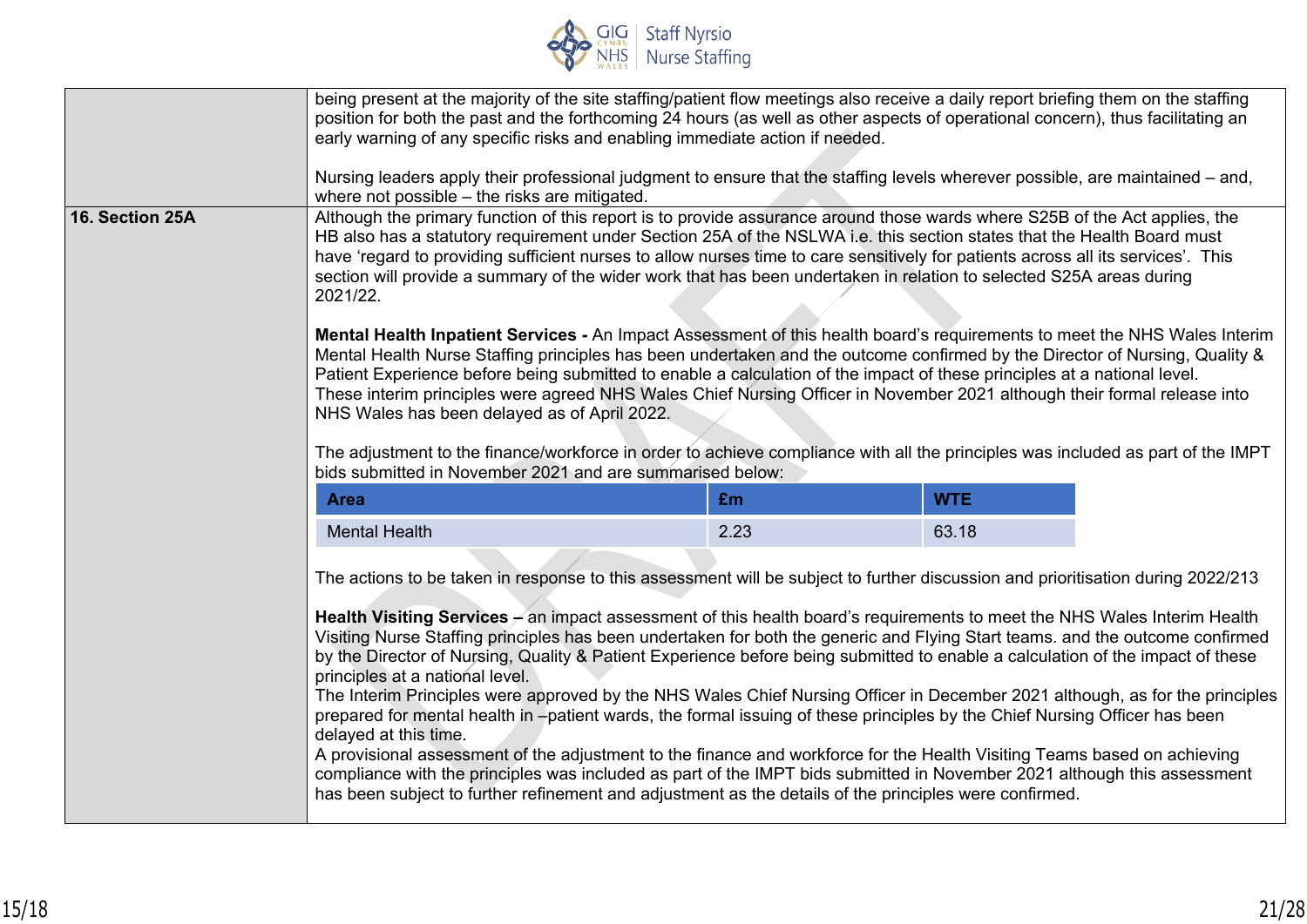

|                                            |                                                                                                                  |          | The impact assessment has paid particular attention to the professional judgement of the HV team leaders and the HV nurse<br>management structure; and a review of individual Health Visitors' caseloads, including how many children fall within the<br>'universal', 'enhanced' and 'intensive' categories (i.e. a categorisation system which reflects the 'intensity' of the caseload held<br>by each HV). As with the principles for the mental health in-patient wards, the use that this Health Board plans to make of these<br>principles (prior to their formal issue by the CNO) will be subject to further discussion and agreement during 2022/23 |  |
|--------------------------------------------|------------------------------------------------------------------------------------------------------------------|----------|--------------------------------------------------------------------------------------------------------------------------------------------------------------------------------------------------------------------------------------------------------------------------------------------------------------------------------------------------------------------------------------------------------------------------------------------------------------------------------------------------------------------------------------------------------------------------------------------------------------------------------------------------------------|--|
|                                            |                                                                                                                  | £m       | <b>WTE</b>                                                                                                                                                                                                                                                                                                                                                                                                                                                                                                                                                                                                                                                   |  |
|                                            | <b>Health Visiting</b>                                                                                           | 3.707    | 95.14                                                                                                                                                                                                                                                                                                                                                                                                                                                                                                                                                                                                                                                        |  |
|                                            | 2022/23.<br>Type 1 Emergency Departments" document.                                                              |          | All Unscheduled care areas (which fall under Section 25A of the NSLWA) including Emergency Departments, Minor<br>Injuries Unit, Medical Day Units, Assessment Units e.g. ACDU, CDU and AMAU. The adjustment to the workforce and<br>budget required to meet the revised requirements for these services has been calculated as part of the IMPT bids for<br>The adjustment proposed to the Emergency Departments were significantly informed by the recently issued staffing standards<br>issued within the Royal College of Emergency Medicine and Royal College of Nursing (2019) "Nursing Workforce standards for                                         |  |
|                                            |                                                                                                                  | £m       | <b>WTE</b>                                                                                                                                                                                                                                                                                                                                                                                                                                                                                                                                                                                                                                                   |  |
|                                            | All Unscheduled care areas<br>(which fall under Section 25A<br>of the NSLWA)                                     | 6.65     | 185.31                                                                                                                                                                                                                                                                                                                                                                                                                                                                                                                                                                                                                                                       |  |
|                                            | submitted in November 2021.                                                                                      |          | Scheduled Care - Critical Care - a comprehensive review of the Critical Care staffing levels with the ICU nursing teams has<br>been undertaken which has taken into account the GPICS standards. The adjustment to the finance and workforce required to<br>meet the standards for the service model as currently provided across the HDUHB was included as part of the IMPT bids                                                                                                                                                                                                                                                                            |  |
|                                            |                                                                                                                  | FYE (£m) | <b>WTE</b>                                                                                                                                                                                                                                                                                                                                                                                                                                                                                                                                                                                                                                                   |  |
|                                            | <b>Critical Care</b>                                                                                             | 2.624    | 54.47                                                                                                                                                                                                                                                                                                                                                                                                                                                                                                                                                                                                                                                        |  |
| 17. Conclusion &<br><b>Recommendations</b> | Act. However, despite this, progress continues to be made around key nurse staffing priority areas.              |          | The ongoing Covid-19 pandemic has again made 2021/22 a challenging year in terms of meeting the requirements of the                                                                                                                                                                                                                                                                                                                                                                                                                                                                                                                                          |  |
|                                            | Below is an update against the recommendations set out in the 2020/21 Assurance Report:<br><b>Recommendation</b> |          | Progress to date                                                                                                                                                                                                                                                                                                                                                                                                                                                                                                                                                                                                                                             |  |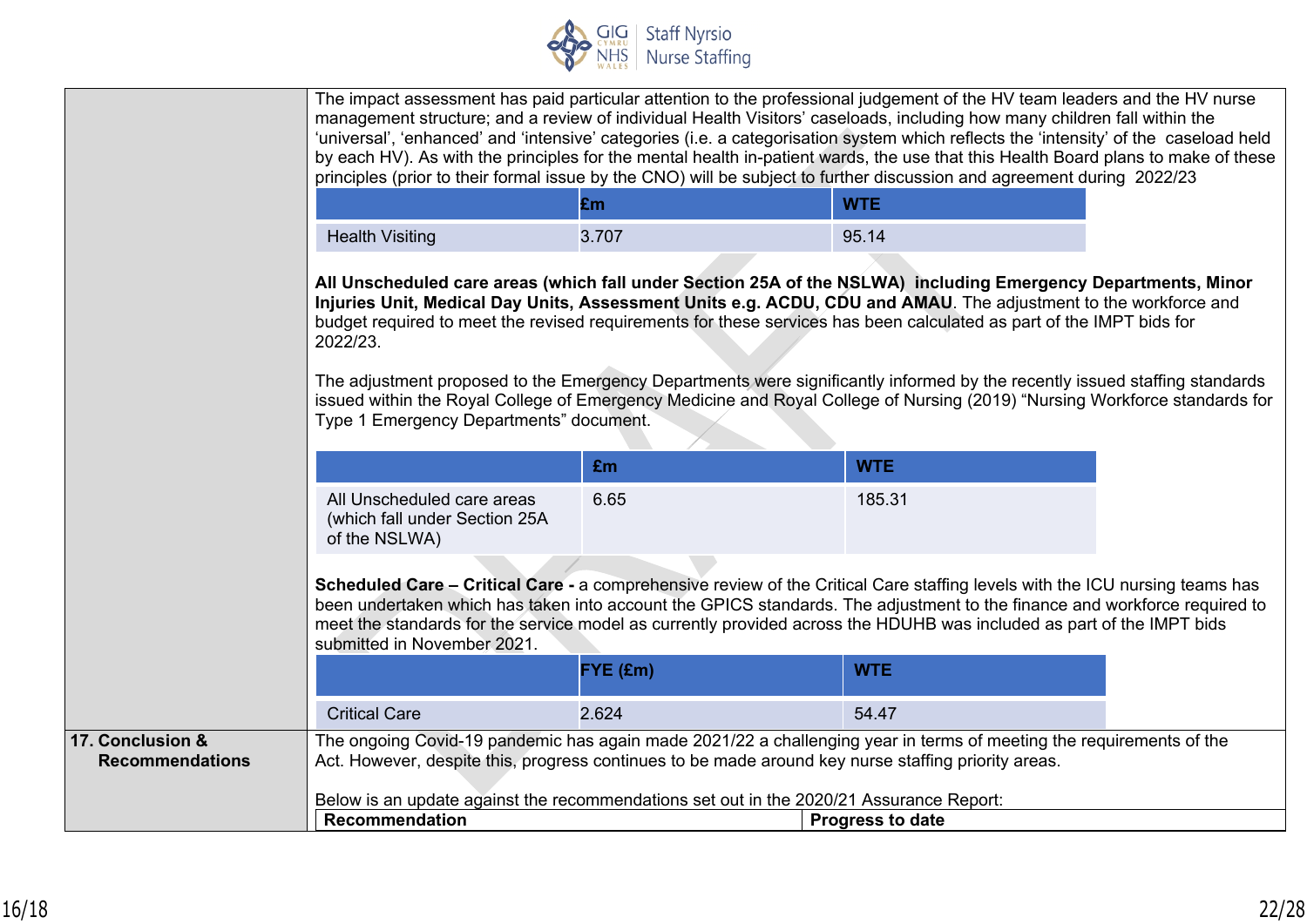

| Reset the nurse staffing levels for all Section 25B wards<br>during the Spring 2021 cycle                                                                                                                                                                                                      | The resetting of the nurse staffing levels for all S25B wards<br>is being undertaken as part of the Autumn 2021 cycle.                                                                                                                                                                                                                                                                                    |
|------------------------------------------------------------------------------------------------------------------------------------------------------------------------------------------------------------------------------------------------------------------------------------------------|-----------------------------------------------------------------------------------------------------------------------------------------------------------------------------------------------------------------------------------------------------------------------------------------------------------------------------------------------------------------------------------------------------------|
| Capitalise on the opportunity of the temporary recruitment<br>of new HCSW (many of whom had never before have<br>thought of a career in health care ) and seek to encourage<br>those have excelled to consider and apply for substantive<br>posts across the Health Board                      | During 2021/22, all suitable Health Care Support Workers<br>recruited on fixed term contracts during the COVID<br>pandemic period have been offered opportunity to apply for<br>substantive posts within the HDUHB.                                                                                                                                                                                       |
| Maintain and develop wider opportunities to facilitate more<br>flexible working patterns for, in particular, the registrant<br>workforce, in order to seek to retain more registrants and<br>be able to respond rapidly to pressures in system                                                 | The Nurse Staffing Programme Team are working with the<br>Head of People and Organisation Effectiveness to<br>undertake an explorative piece of scoping work that will<br>capture the experiences of our nursing staff and how the<br>way we work in Hywel Dda impacts their lives and<br>wellbeing. The focus of this work will be to provide insights<br>in the nurse shift pattern and choice/impacts. |
| Work collaboratively in support of Workforce and OD<br>colleagues to take forward the staff well-being improvement<br>programme to support staff recuperation and recovery                                                                                                                     | Specific work programme relating to shift patterns - and<br>incorporating wider well-being issues also - is underway,<br>led by Workforce and OD Relationship Management team.                                                                                                                                                                                                                            |
| Ensure that all requirements of the NSLWA are in place for<br>paediatric in-patient wards when the extension to the<br>NSLWA to cover these wards commences on October 1st<br>2021.                                                                                                            | The Paediatric NSLWA Implementation Task Group<br>continued to meet throughout 2021 to ensure that all<br>requirements were successfully in place prior to the<br>commencement of the Act.                                                                                                                                                                                                                |
| Support the impact assessment of the interim nurse staffing<br>principles for mental health in-patient services                                                                                                                                                                                | As previously mentioned, an Impact Assessment to meet<br>the NHS Wales Interim Mental Health Nurse Staffing<br>principles has been undertaken and the outcome confirmed<br>by the Director of Nursing, Quality & Patient Experience.<br>The Impact Assessment has now been submitted to the<br>CNO office.                                                                                                |
| Using an improvement methodology, develop and embed<br>revised processes to achieve a consistent and standardised<br>review of incidents of patient harm, ensuring lessons learnt<br>through the process or review and scrutiny are shared<br>across all areas for the benefit of all patients | The operational teams (adult inpatient medical & surgical<br>wards) have continued with their programme of scrutinising<br>the relevant incidents of harm via the site scrutiny<br>meetings.                                                                                                                                                                                                              |
|                                                                                                                                                                                                                                                                                                | The paediatric team have similar process in place and have<br>regular monthly meetings set up which includes the review<br>of the relevant quality indicators.                                                                                                                                                                                                                                            |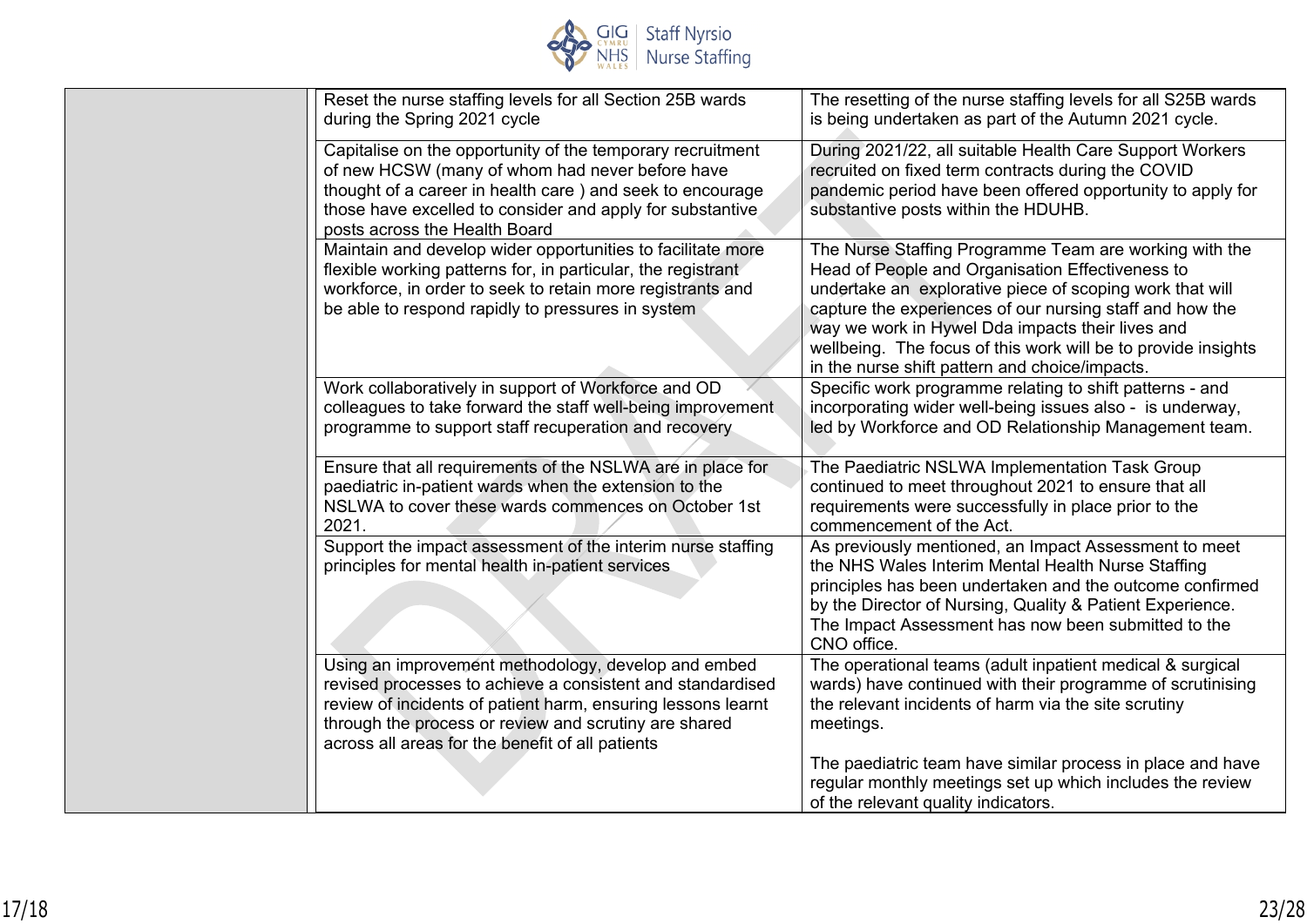

| Continue to support the rollout the Allocate Health Roster<br>and Safecare systems across all Section 25B wards of the<br>Health Board during 2021/22, aiming to use the system to<br>its maximum potential to support patient care and improve<br>the efficiency through which the HB complies with the<br><b>NSLWA</b>                                                                                                                                                                                                                                                                                                                                                                                    | The roll out of Health Roster to Section 25B wards<br>continues and is due for completion by May 2022. The roll<br>out of the 'Safecare' module to these wards will commence<br>during 2022/23.                                                                                                                                                                                                                                                                                                                                                                                                               |
|-------------------------------------------------------------------------------------------------------------------------------------------------------------------------------------------------------------------------------------------------------------------------------------------------------------------------------------------------------------------------------------------------------------------------------------------------------------------------------------------------------------------------------------------------------------------------------------------------------------------------------------------------------------------------------------------------------------|---------------------------------------------------------------------------------------------------------------------------------------------------------------------------------------------------------------------------------------------------------------------------------------------------------------------------------------------------------------------------------------------------------------------------------------------------------------------------------------------------------------------------------------------------------------------------------------------------------------|
| Refresh and take forward at pace a systematic plan to<br>review and reset the nurse staffing level reviews of all<br>Section 25A areas                                                                                                                                                                                                                                                                                                                                                                                                                                                                                                                                                                      | The reviews of those Section 25A clinical areas/service<br>undertaken during 2021/22 have been reported in this<br>report.                                                                                                                                                                                                                                                                                                                                                                                                                                                                                    |
| Based on the findings included in this, the 2021/22 assurance report, the recommendations for the coming 12 months are:<br>wards<br>Work collaboratively, in support of operational and Workforce and OD colleagues, to take forward various new<br>initiative aimed at ensuring a supply of registered nurses into the Health Board is assured for the future:<br>the team around the patient model<br>➤<br>The Grow Your Own Health Care Support Worker to Registrant pathways<br>the recruitment of internationally educated nurses<br>the placement of apprentices<br>posts which are proving hugely beneficial in improving patient experience in many clinical areas.<br>addressed in a timely manner | Roll out the Safecare system to all Section 25B wards, both adult medical/surgical wards and paediatric inpatient<br>Family Liaison Officers: The spring 2022 cycle will explore the tasks undertaken by FLO's (which were previously the<br>domain of clinical professionals) and will focus on any opportunities for establishing the funding streams for these<br>Work collaboratively with finance and workforce colleagues to establish a nursing/finance/workforce process by which<br>any required changes to nurse staffing establishments which have been calculated during each biannual cycle, are |

L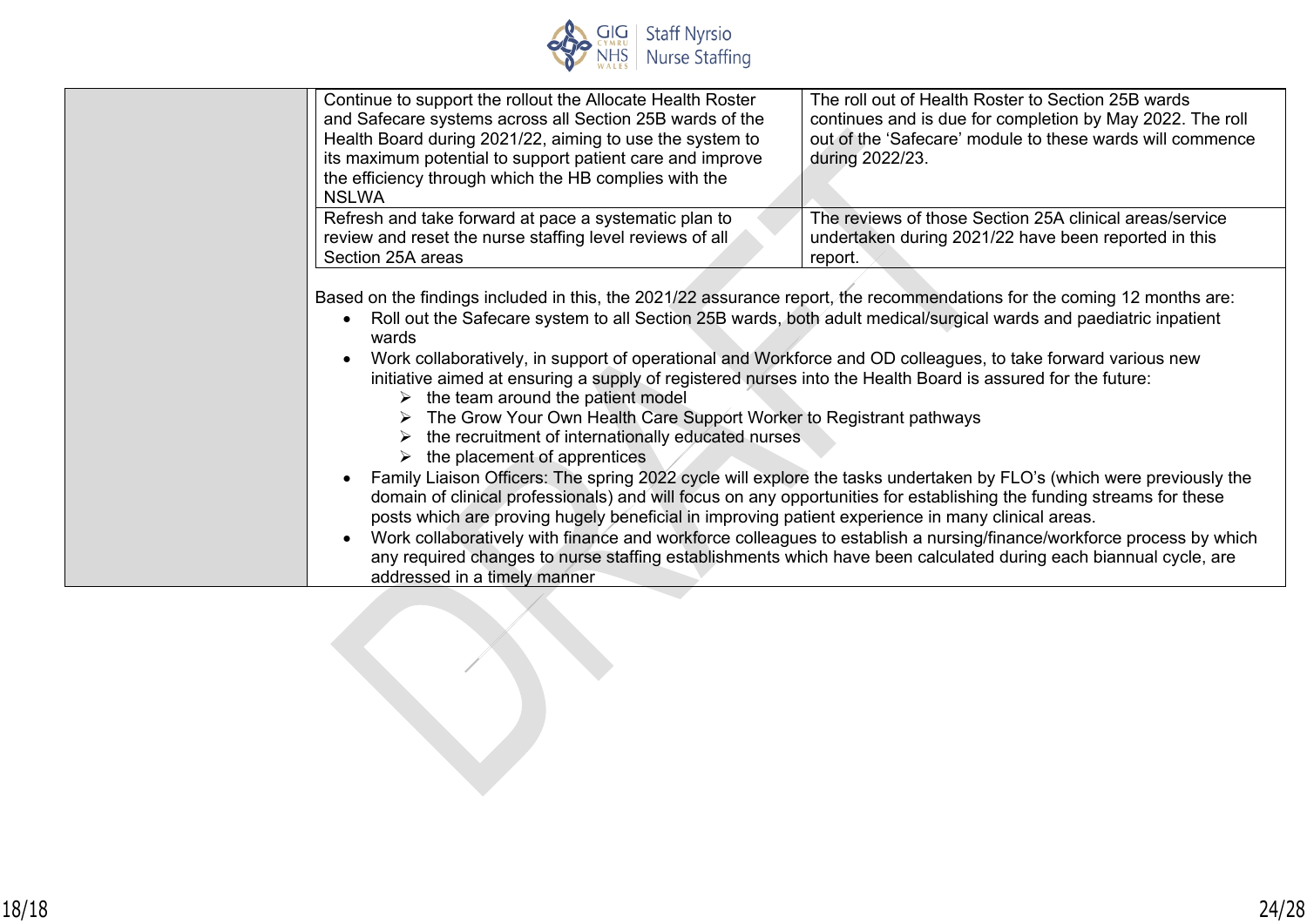## **Annual Assurance Report Appendix: Summary of Required Establishment**

| <b>Health board/trust:</b>                               | Name: Hywel Dda UHB                    |                                      |                    |  |  |  |  |
|----------------------------------------------------------|----------------------------------------|--------------------------------------|--------------------|--|--|--|--|
| <b>Period reviewed:</b>                                  | Start Date: 6 <sup>th</sup> April 2021 | End Date: 5 <sup>th</sup> April 2022 |                    |  |  |  |  |
| Number of wards where section   Medical:<br>25B applies: |                                        | Surgical:                            | <b>Paediatric:</b> |  |  |  |  |
|                                                          | $21 - 23*$                             | $12^{*}$                             |                    |  |  |  |  |

## **To be completed for EVERY ward where section 25B applies**

**\*Supernumerary i.e. 1 WTE supernumerary ward sister/charge nurse included in the establishment**

## **Paediatrics**

| Ward                             | <b>Required</b><br><b>Establishment</b><br>at the start of<br>the reporting<br>period (as at<br>April 6th<br>2021) |                           | <b>Is the Senior</b><br>Sister/Charge<br><b>Nurse</b><br>supernumerary<br>to the required<br>establishment<br>at the start of<br>the reporting |       | Required<br><b>Is the Senior</b><br><b>Establishment</b><br>Sister/Charge<br>at the end of<br>Nurse<br>the reporting<br>supernumerary<br>period (as of<br>to the required<br>April 5th 2022)<br>establishment<br>at the end of<br>the reporting |                           |          | Biannual calculation cycle reviews,<br>and reasons for any changes made | Any reviews outside of biannual<br>calculation, if yes, reasons for any<br>changes made |                  |                  |         |                  |
|----------------------------------|--------------------------------------------------------------------------------------------------------------------|---------------------------|------------------------------------------------------------------------------------------------------------------------------------------------|-------|-------------------------------------------------------------------------------------------------------------------------------------------------------------------------------------------------------------------------------------------------|---------------------------|----------|-------------------------------------------------------------------------|-----------------------------------------------------------------------------------------|------------------|------------------|---------|------------------|
|                                  | <b>RN</b><br><b>WTE</b>                                                                                            | <b>HCSW</b><br><b>WTE</b> | period?*                                                                                                                                       |       | <b>RN</b><br><b>WTE</b>                                                                                                                                                                                                                         | <b>HCSW</b><br><b>WTE</b> | period?* | <b>Completed</b>                                                        | Changed                                                                                 | <b>Rationale</b> | <b>Completed</b> | Changed | <b>Rationale</b> |
| Cilgerran<br>GGH<br><b>Paeds</b> |                                                                                                                    |                           |                                                                                                                                                | 35.8  | 10.9                                                                                                                                                                                                                                            | Yes                       | Yes      | Yes                                                                     | S25B ward since<br>1st October 2021                                                     | No               | <b>No</b>        |         |                  |
| Angharad<br>BGH<br><b>PAeds</b>  |                                                                                                                    |                           |                                                                                                                                                | 11.37 | 4.26                                                                                                                                                                                                                                            | Yes                       | Yes      | Yes                                                                     | S25B ward since<br>1st October 2021                                                     | No               | <b>No</b>        |         |                  |

## **Adult medical and surgical inpatients**

| <b>Ward</b> | <b>Required</b><br><b>Establishment</b><br>at the start of<br>the reporting<br>period (as at<br>April 6th 2021) |                           | <b>Is the Senior</b><br>Sister/Charge<br><b>Nurse</b><br>supernumerary<br>to the required<br>establishment | <b>Required</b>         | Establishment  <br>at the end of<br>the reporting<br>period (as of<br>April 5th 2022) | <b>Is the Senior</b><br>Sister/Charge<br><b>Nurse</b><br>supernumerary<br>to the required<br>establishment | and reasons for any changes made |                | <b>Biannual calculation cycle reviews,</b> | Any reviews outside of biannual<br>changes made |                | calculation, if yes, reasons for any |
|-------------|-----------------------------------------------------------------------------------------------------------------|---------------------------|------------------------------------------------------------------------------------------------------------|-------------------------|---------------------------------------------------------------------------------------|------------------------------------------------------------------------------------------------------------|----------------------------------|----------------|--------------------------------------------|-------------------------------------------------|----------------|--------------------------------------|
|             |                                                                                                                 |                           | at the start of                                                                                            |                         |                                                                                       | at the end of                                                                                              |                                  |                |                                            |                                                 |                |                                      |
|             | <b>RN</b><br><b>WTE</b>                                                                                         | <b>HCSW</b><br><b>WTE</b> | the reporting<br>period?*                                                                                  | <b>RN</b><br><b>WTE</b> | <b>HCSW</b><br><b>WTE</b>                                                             | the reporting<br>period?*                                                                                  | <b>Completed</b>                 | <b>Changed</b> | <b>Rationale</b>                           | Completed                                       | <b>Changed</b> | <b>Rationale</b>                     |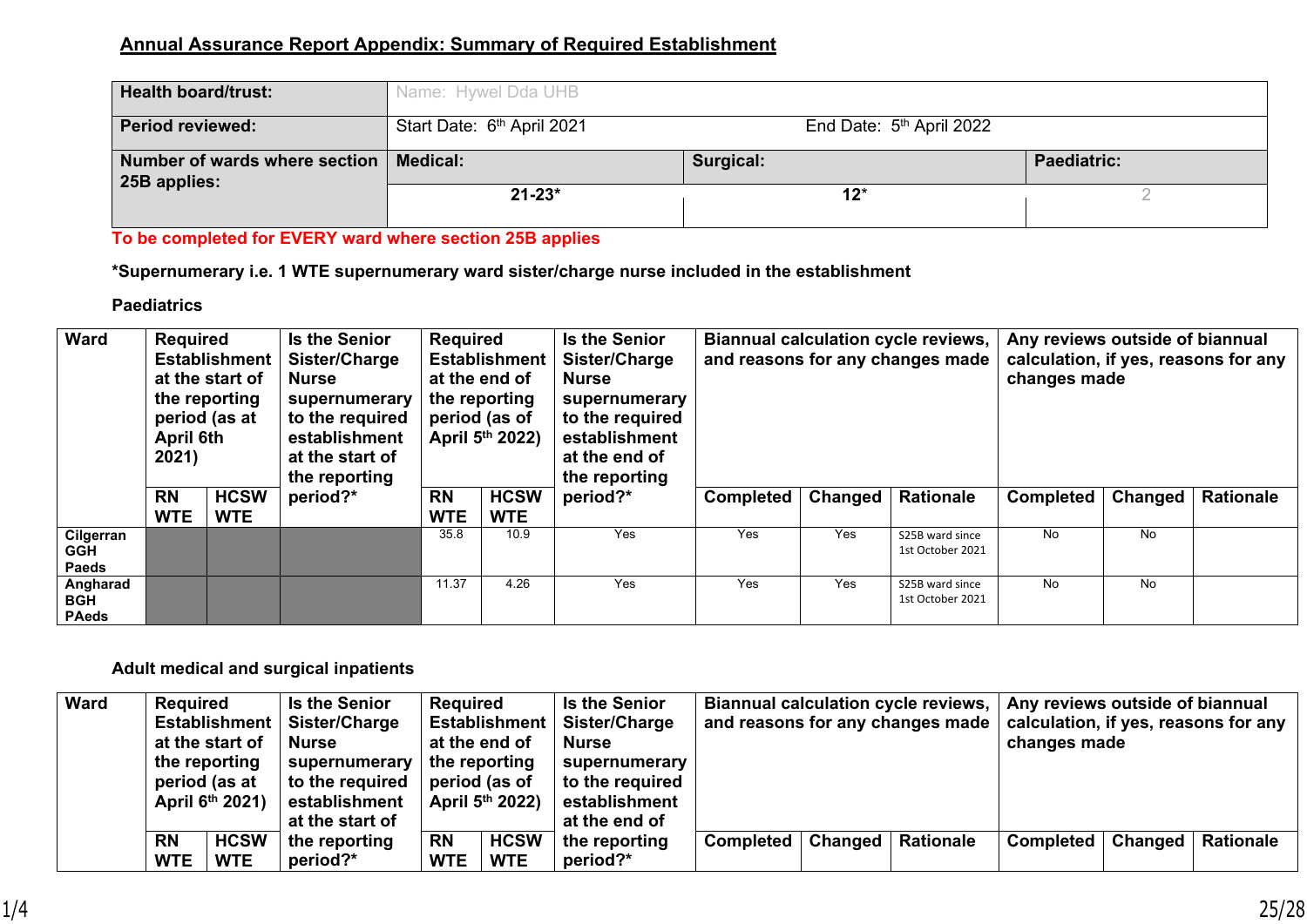|                                                | <b>BRONGLAIS GENERAL HOSPITAL</b> |                 |     |       |       |                                   |     |     |                                                                                                                     |                |                 |  |  |
|------------------------------------------------|-----------------------------------|-----------------|-----|-------|-------|-----------------------------------|-----|-----|---------------------------------------------------------------------------------------------------------------------|----------------|-----------------|--|--|
| <b>BGH Dyfi</b><br><b>Medical</b>              | 33.51                             | 19.9            | Yes | 31.51 | 20.61 | Yes                               | Yes | Yes | Change in<br>proportion of<br>long days being<br>worked                                                             | No             | No              |  |  |
| <b>BGH</b><br>Ceredig<br><b>Surgical</b>       | 22.88                             | 19.9            | Yes | 21.67 | 20.61 | Yes                               | Yes | Yes | Changes to<br>emergency<br>surgical<br>pathway activity<br>Changes in<br>proportion of<br>long days being<br>worked | No             | No              |  |  |
| <b>BGH</b><br><b>Meurig</b><br><b>Medical</b>  | 14.45                             | 11.61           | Yes | 15.45 | 11.61 | Yes                               | Yes | No  | No change                                                                                                           | No             | <b>No</b>       |  |  |
| <b>BGH</b><br>Rhiannon<br><b>Surgical</b>      | 12.61                             | 10.98           | Yes | 17.36 | 11.61 | Yes                               | Yes | Yes | PACU (post<br>anaesthetic<br>care unit)<br>development                                                              | Yes            | No              |  |  |
| <b>BGH</b><br>Ystwyth<br><b>Medical</b>        | 22.64                             | 17.77           | Yes | 23.45 | 19.54 | Yes                               | Yes | Yes | Patient acuity                                                                                                      | Yes            | No              |  |  |
| <b>BGHY</b><br><b>Banwy</b><br><b>Medical</b>  | 12.32                             | 8.29            | Yes | 11.61 | 10.78 | Yes                               | Yes | Yes | Planned roster<br>set for 12 acute<br>medical beds<br>changes to the<br>proportion of<br>long days being<br>worked  | No             | No              |  |  |
|                                                |                                   |                 |     |       |       | <b>GLANGWILI GENERAL HOSPITAL</b> |     |     |                                                                                                                     |                |                 |  |  |
| <b>GGH</b><br>Cadog<br><b>Medical</b>          | 15.45                             | 14.45           | Yes | 14.45 | 20.73 | Yes                               | Yes | Yes | Patient acuity                                                                                                      | Yes            | No              |  |  |
| <b>Dewi GGH</b><br><b>Medical</b>              | 16.28                             | 15.28           | Yes | 14.45 | 19.90 | Yes                               | Yes | Yes | changes to the<br>proportion of<br>long days being<br>worked                                                        | Yes            | $\overline{N}$  |  |  |
| <b>GGH</b><br>Gwenllian<br><b>Medical</b>      | 20.9                              | 17.17           | Yes | 19.90 | 19.90 | Yes                               | Yes | No  | changes to the<br>proportion of<br>long days being<br>worked                                                        | No             | No              |  |  |
| <b>GGH</b><br>Padarn<br><b>Medical</b>         | 19.90                             | 14.45           | Yes | 19.90 | 14.45 | Yes                               | Yes | No  | No change                                                                                                           | $\overline{N}$ | No              |  |  |
| <b>GGH</b><br><b>Steffan</b><br><b>Medical</b> | 15.45                             | $\overline{18}$ | Yes | 14.45 | 16.90 | Yes                               | Yes | Yes | Patient activity<br>changes to the<br>proportion of<br>long days being<br>worked                                    | No             | $\overline{No}$ |  |  |
| <b>GGH Towy</b><br><b>Medical</b>              | 15.45                             | 15.28           | Yes | 14.45 | 19.90 | Yes                               | Yes | Yes | Patient acuity<br>changes to the<br>proportion of                                                                   | No             | No              |  |  |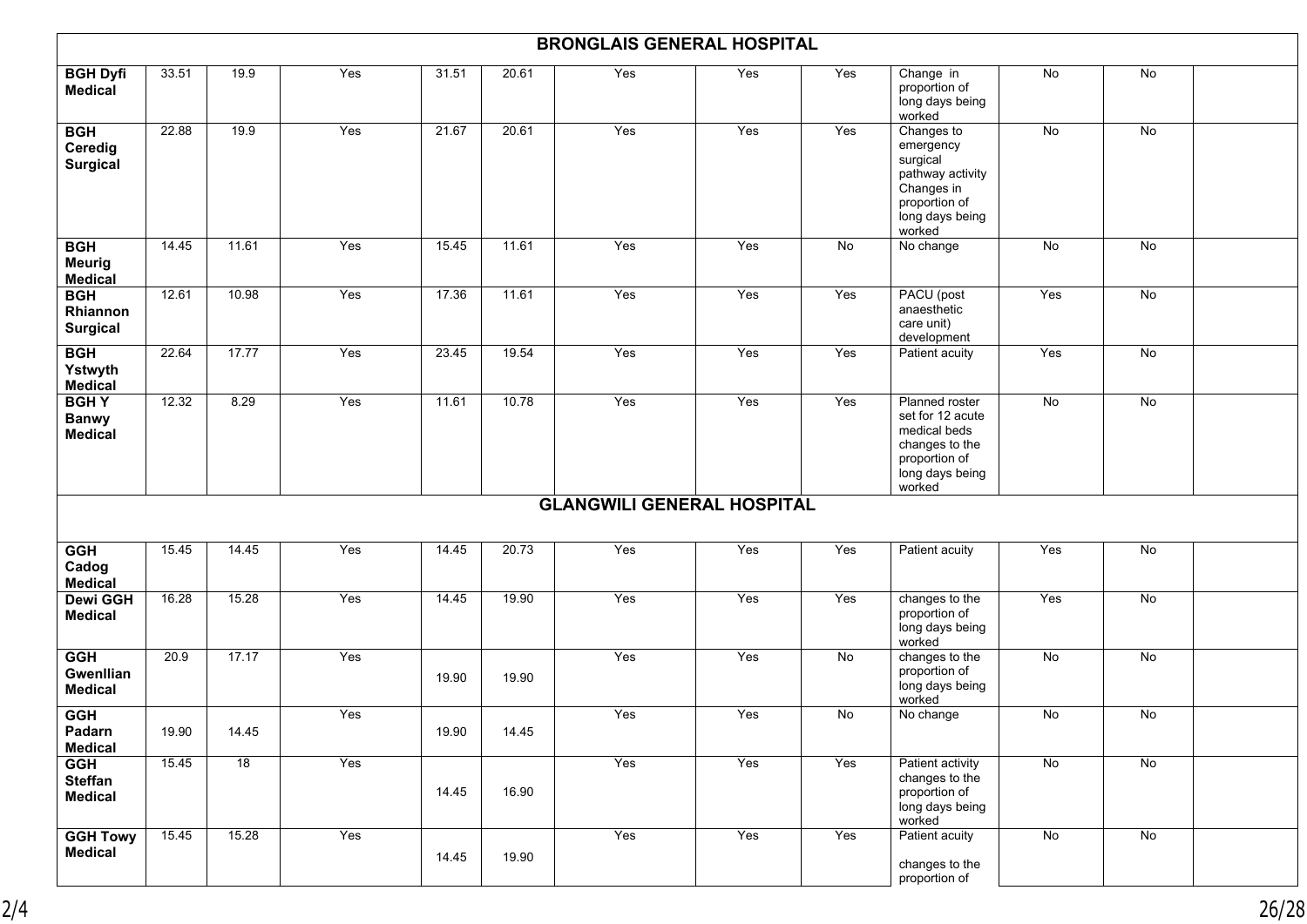|                                               |                                                            |       |     |       |       |                               |     |                | long days being<br>worked                                |                 |                 |  |  |  |
|-----------------------------------------------|------------------------------------------------------------|-------|-----|-------|-------|-------------------------------|-----|----------------|----------------------------------------------------------|-----------------|-----------------|--|--|--|
| <b>Teifi GGH</b><br><b>Surgery</b>            | 23.73                                                      | 20.73 | Yes |       |       | Yes                           | Yes | Yes            | Patient acuity                                           | Yes             | No              |  |  |  |
|                                               |                                                            |       |     | 25.35 | 31.62 |                               |     |                | Changes in<br>proportion of<br>long days being<br>worked |                 |                 |  |  |  |
| Cleddau<br><b>GGH</b><br><b>Surgery</b>       | 14.5                                                       | 8.17  | Yes | 12.67 | 8.17  | Yes                           | Yes | Yes            | Changes in<br>proportion of<br>long days being<br>worked | Yes             | No              |  |  |  |
| Derwen<br><b>GGH</b><br><b>Surgery</b>        | 19.17                                                      | 14.45 | Yes | 20.73 | 17.17 | Yes                           | Yes | Yes            | Patient acuity                                           | No              | No              |  |  |  |
| <b>Merlin</b><br><b>GGH</b><br><b>Surgery</b> | 14.45                                                      | 11.73 | Yes | 14.45 | 11.73 | Yes                           | Yes | $\overline{N}$ | No change                                                | Yes             | No              |  |  |  |
|                                               | WOMEN & CHILDREN DIRECTTORATE - GLANGWILI GENERAL HOSPITAL |       |     |       |       |                               |     |                |                                                          |                 |                 |  |  |  |
| Picton<br><b>GGH</b><br><b>Surgery</b>        | 12.15                                                      | 8.42  | Yes | 12.15 | 8.42  | Yes                           | Yes | $\overline{N}$ | No Change                                                | $\overline{No}$ | $\overline{No}$ |  |  |  |
|                                               |                                                            |       |     |       |       | <b>PRINCE PHILIP HOSPITAL</b> |     |                |                                                          |                 |                 |  |  |  |
| Ward 1<br><b>PPH</b><br><b>Medical</b>        |                                                            |       | Yes | 18.95 | 17.17 | Yes                           | Yes | Yes            | Change to<br>primary function<br>of the ward             | No              | No              |  |  |  |
| Ward 3 PPH<br><b>Medical</b>                  | 18.95                                                      | 17.43 | Yes | 18.00 | 20.73 | Yes                           | Yes | Yes            | Change to<br>primary function<br>of the ward             | No              | No              |  |  |  |
| Ward 4<br><b>PPH</b><br><b>Medical</b>        | 20.73                                                      | 17.68 | Yes | 20.73 | 19.46 | Yes                           | Yes | Yes            | Patient acuity                                           | Yes             | No              |  |  |  |
| Ward 5<br>PPH <sup>1</sup><br><b>Medical</b>  | 15.28                                                      | 19.27 | Yes | 18.00 | 22.00 | Yes                           | Yes | Yes            | Patient acuity                                           | Yes             | No              |  |  |  |
| Ward 6<br><b>PPH</b><br><b>Surgery</b>        | 18.95                                                      | 19.9  | Yes | 20.73 | 15.28 | Yes                           | Yes | Yes            | Changes in bed<br>numbers                                | No              | No              |  |  |  |
| Ward 7<br><b>PPH</b><br><b>Surgery</b>        | 27.01                                                      | 19.52 | Yes | 20.73 | 16.23 | Yes                           | Yes | Yes            | Changes in bed<br>numbers                                | Yes             | No              |  |  |  |
| Ward 9<br><b>PPH</b><br><b>Medical</b>        | 23.45                                                      | 26.18 | Yes | 24.28 | 26.18 | Yes                           | Yes | Yes            | Changes in<br>proportion of<br>long days being<br>worked | No              | $\overline{N}$  |  |  |  |
|                                               |                                                            |       |     |       |       |                               |     |                | Change to skill<br>mix on night                          |                 |                 |  |  |  |